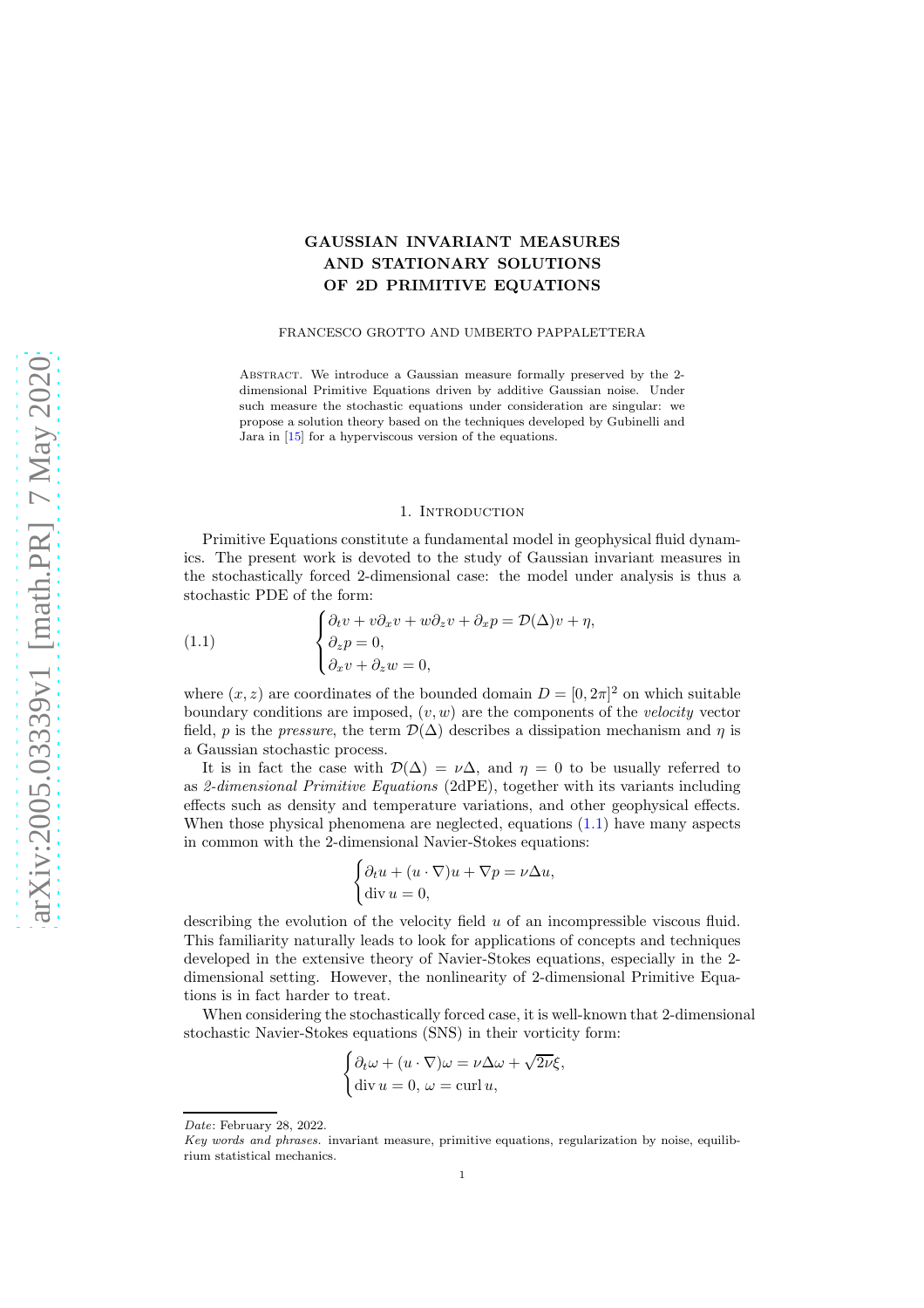ω being the scalar *vorticity* field, preserve the so-called *enstrophy measure* when driven by space-time white noise  $\xi$ . The enstrophy measure is a Gaussian random distribution, corresponding to space white noise at the level of  $\omega$ : its name is due to the fact that its covariance is the quadratic form associated to the quadratic observable  $\|\omega\|_{L^2}^2$ , known as *enstrophy*. Indeed, enstrophy is a first integral of motion in the case  $\nu = 0$ , the 2-dimensional Euler equations, and enstrophy measure is the unique, ergodic invariant measure of the linear part of the dynamics when  $\nu >$ 0. Notwithstanding the low space regularity under enstrophy measure, existence and pathwise uniqueness of stationary solutions for SNS in this setting are by now classical results due to [\[5,](#page-13-1) [1\]](#page-13-2).

There exists of course another quadratic invariant for Euler equations: the energy  $||u||_{L^2}^2$ . When SNS is driven by space-time white noise at the level of velocity, the *energy measure*, a white noise at the level of u, is *formally* preserved. The cursive is here in order, because the energy measure regime is so singular that no solution theory is yet available in this case. Nonetheless, the existing stochastic analysis techniques allow to deal with such regime in *hyperviscous* cases, that is replacing the viscous term  $\Delta u$  with  $-(-\Delta)^{\theta}u, \theta > 1$ . Indeed, a procedure known as *Itō trick* in the literature related to regularisation by noise is employed in [\[15\]](#page-13-0) to give meaning and solve SNS under energy measure with sufficiently strong hyperviscosity. We also mention the recent development [\[16\]](#page-13-3), in which Kolmogorov equations are solved by means of Gaussian analysis tools, broadening the result to solutions absolutely continuous with respect to energy measure.

The analogue of vorticity field for 2-dimensional Primitive Equations is  $\omega =$  $\partial_z v$ , as the quadratic observable  $\|\partial_z v\|_{L^2}^2$  is a first integral of the 2-dimensional *hydrostatic Euler equations*:

(1.2) 
$$
\begin{cases} \partial_t v + v \partial_x v + w \partial_z v + \partial_x p = 0, \\ \partial_z p = 0, \\ \partial_x v + \partial_z w = 0. \end{cases}
$$

Prescribing the correct additive Gaussian noise  $\eta$ , the linear part of [\(1.1\)](#page-0-0) with  $\mathcal{D}(\Delta) = \Delta$  preserves the Gibbsian measure associated to  $\|\partial_z v\|_{L^2}^2 = \|\omega\|_{L^2}^2$ , formally defined by

<span id="page-1-0"></span>
$$
d\mu(\omega) = \frac{1}{Z}e^{-\frac{1}{2}||\omega||_{L^2}^2}d\omega,
$$

that is, white noise distribution for  $\omega$ . However, as we will detail below, the stationary regime with  $\mu$ -distributed marginals for  $(1.1)$  is not comparable to the enstrophy measure stationary regime of SNS, because of the more singular nonlinearity. Indeed, unlike in  $[5, 1]$  $[5, 1]$ , the nonlinear terms of  $(1.1)$  can not be defined as distributions when  $\partial_z v$  has law  $\mu$ . Still, as in the case of energy measure SNS, hyperviscosity allows to apply the techniques of [\[15\]](#page-13-0).

In this work we present a solution theory of 2-dimensional Primitive Equations in the hyperviscous setting  $\mathcal{D}(\Delta) = -(-\Delta)^{\theta}$ , for large enough  $\theta$  and a suitable stochastic forcing. The regularising effect of hyperviscosity for Navier-Stokes and Primitive Equations is well-understood in the deterministic setting, and it is often used in numerical simulations [\[19\]](#page-13-4); we refer to [\[18,](#page-13-5) [21,](#page-13-6) [22\]](#page-13-7) and, more recently, [\[17\]](#page-13-8) for a thorough discussion. The main contribution of the present paper is thus to introduce a Gaussian invariant measure in the context of 2-dimensional Primitive Equations, and then to exploit the techniques of [\[15\]](#page-13-0) to provide a first well-posedness result for this singular SPDE in a hyperviscous setting.

Although stochastic versions of Primitive Equations both in two and three dimensions have already been considered, to the best of our knowledge the existing literature is limited to regimes more regular than ours. To mention a few relevant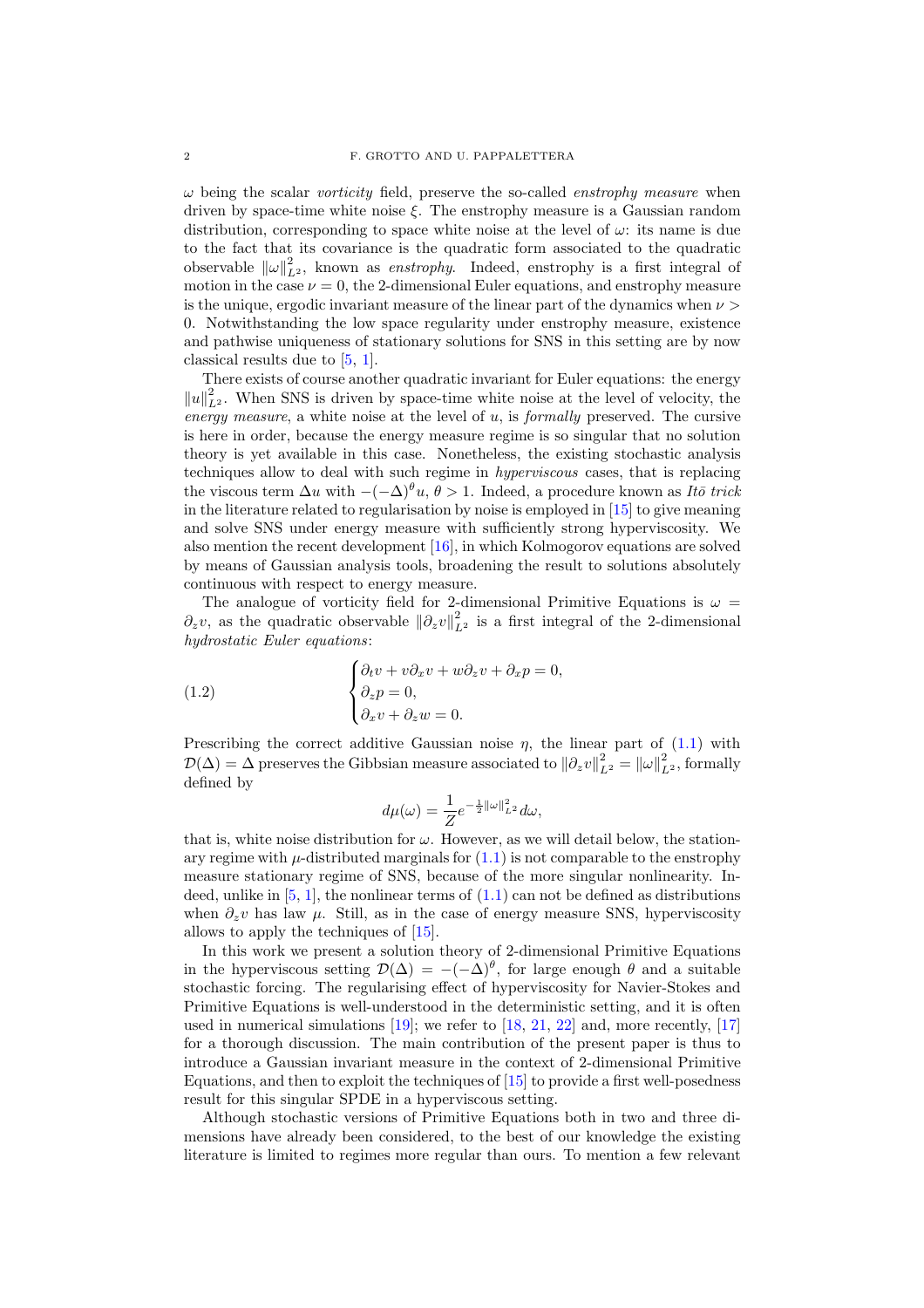previous works, in [\[14,](#page-13-9) [13,](#page-13-10) [27\]](#page-14-0), 2-dimensional Primitive Equations are considered with a multiplicative noise taking values in function spaces, the same is done in the 3-dimensional case in [\[7,](#page-13-11) [11\]](#page-13-12), and in [\[12\]](#page-13-13) the authors prove the existence of an invariant measure in this setting. In the 2-dimensional cases, large deviation principles are studied in [\[10,](#page-13-14) [26\]](#page-13-15). Let us also mention the works [\[25,](#page-13-16) [3\]](#page-13-17) on deterministic 2-dimensional Primitive Equations, whose study began with [\[22,](#page-13-7) [23,](#page-13-18) [20\]](#page-13-19), and [\[24\]](#page-13-20) on their inviscid version, by which the vorticity formulation we present below for our model is inspired.

The paper is structured as follows: in [section 2](#page-2-0) we rigorously introduce a stochastic version of 2-dimensional Primitive Equations in terms of vorticity  $\omega = \partial_z v$ and a Gaussian measure formally preserved by the dynamics. We then summarize how the theory of [\[15\]](#page-13-0) applies and state a well-posedness result for martingale solutions in sufficiently hyperviscous cases. In [section 4](#page-9-0) we then collect details and computations completing the proof of our main results.

Acknowledgements. The authors would like to thank Franco Flandoli and Massimiliano Gubinelli for many useful suggestions and relevant conversations, and Martin Saal for introducing them to the literature on Primitive Equations.

#### <span id="page-2-3"></span>2. Vorticity Formulation and Conservation Laws

<span id="page-2-0"></span>The model under consideration in the remainder of the paper is the following stochastic PDE in the space domain  $D = [0, 2\pi]^2 \ni (x, z)$ ,

(2.1) 
$$
\begin{cases} \partial_t v + v \partial_x v + w \partial_z v + \partial_x p = -(-\Delta)^{\theta} v + \eta, \\ \partial_z p = 0, \\ \partial_x v + \partial_z w = 0. \end{cases}
$$

Here,  $v = v(t, x, z)$  is the horizontal velocity,  $w = w(t, x, z)$  is the vertical velocity,  $p = p(t, x)$  is the pressure. The parameter  $\theta$  and the additive Gaussian noise  $\eta$  will be specified below. The unknown fields  $v, w$  are subject to the following boundary conditions:

<span id="page-2-1"></span>(2.2) 
$$
\begin{cases} w = 0, & \text{if } z = 0, 2\pi, \\ v = 0, & \text{if } x = 0, 2\pi, \\ \partial_z v = 0, & \text{if } z = 0, 2\pi. \end{cases}
$$

The first two lines impose *impermeability* of the boundary; the third one is called a *free boundary condition* for the surface and the bottom of D. Before moving on, we discuss another possible choice in the next paragraph.

<span id="page-2-4"></span>2.1. On Physically Realistic Boundary Conditions. While free boundary conditions are suited to describe interfaces between fluids such as the ocean surface, they can not be used to model a solid boundary such as the ocean bottom. Instead, one should consider a no-slip boundary condition, leading to a different set of conditions:

<span id="page-2-2"></span>(2.3) 
$$
\begin{cases} w = 0, & \text{if } z = 0, 2\pi, \\ v = 0, & \text{if } x = 0, 2\pi, \\ v = 0, & \text{if } z = 0, \\ \partial_z v = 0, & \text{if } z = 2\pi. \end{cases}
$$

In other words, we are assuming that the full velocity field  $(v, w)$  vanishes on the bottom side.

We prefer the choice  $(2.2)$  since Laplace operator can be diagonalised on functions satisfying that set of boundary conditions. This is not true when we consider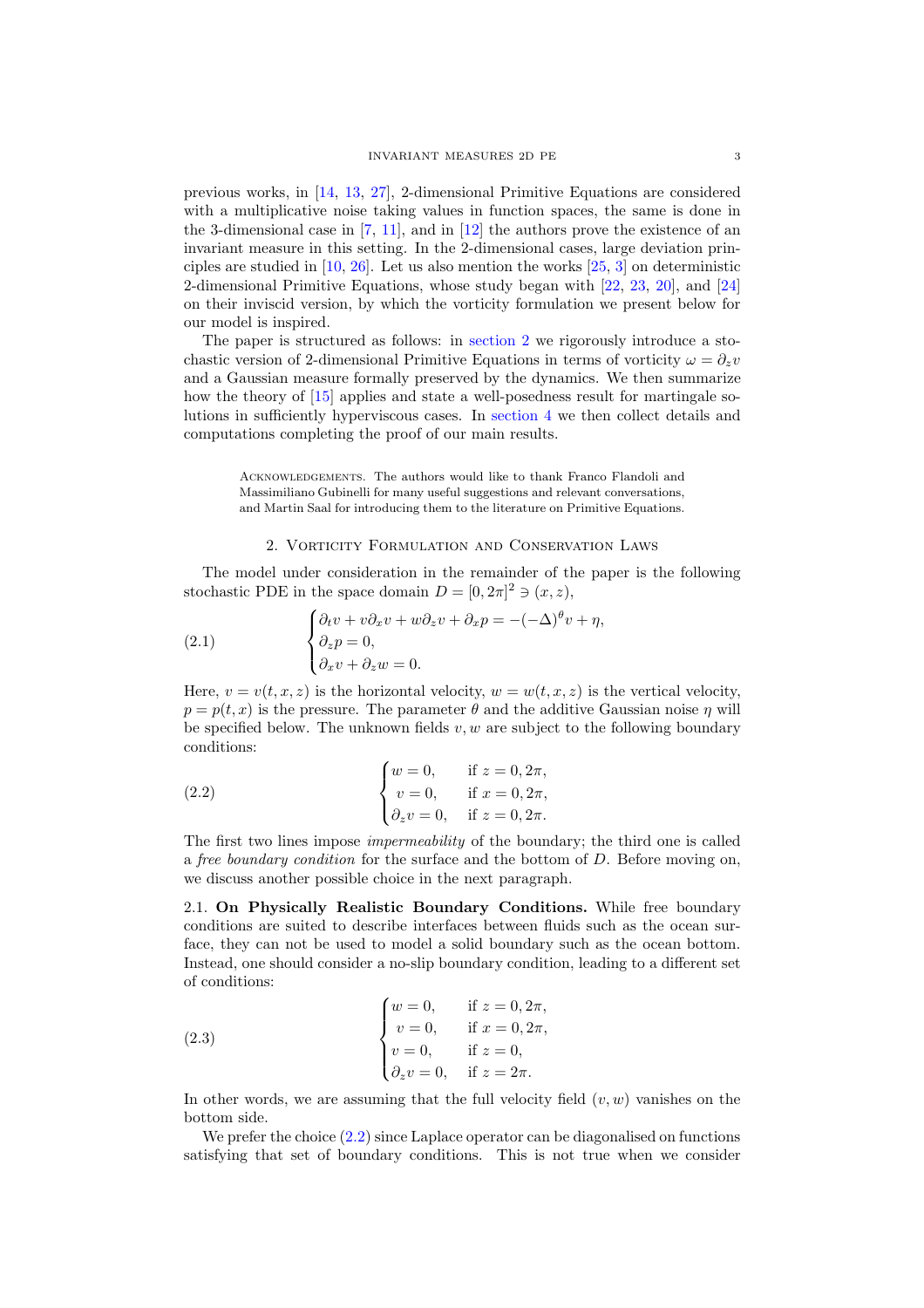Dirichlet boundary at the bottom, since the eigenvalue problem is overdetermined. In that case, Fourier analysis can still be carried through with an orthonormal basis differing from usual trigonometric functions, see [\[3,](#page-13-17) Section 6]. We also refer to [\[13\]](#page-13-10) for further discussion on boundary condition, and conclude the paragraph observing that one can reduce conditions [\(2.3\)](#page-2-2) to the ones [\(2.2\)](#page-2-1).

Assume that  $(v, w)$  is a smooth solution of  $(2.1)$  on D satisfying  $(2.3)$ , for simplicity in the case  $\eta = 0$ . Then, if we extend the solution to the doubled domain  $\tilde{D} = [0, 2\pi] \times [-2\pi, 2\pi]$  so that v, w are odd functions in the z direction, we have obtained a solution of  $(2.1)$  on  $\tilde{D}$  satisfying  $(2.2)$ . The size and aspect ratio of the domain is in fact irrelevant in our discussion.

2.2. Vorticity Formulation. Let us first assume to be dealing with smooth solutions of  $(2.1)$ , driven by a smooth deterministic  $\eta$ . The aim is to derive an equivalent formulation of the model in terms of the only scalar field vorticity  $\omega = \partial_z v$ , on which we will focus the remainder of our discussion.

First of all, let us notice that  $v$  must always have zero average in the  $z$  direction, since the incompressibility equation  $\partial_x v + \partial_z w = 0$  and boundary conditions imply, for all  $x \in [0, 2\pi]$ :

$$
\partial_x \int_0^{2\pi} v(x, z') dz' = \int_0^{2\pi} \partial_x v(x, z') dz' = - \int_0^{2\pi} \partial_z w(x, z') dz' = 0,
$$

from which it follows

(2.4) 
$$
\int_0^{2\pi} v(x, z') dz' = \int_0^{2\pi} v(0, z') dz' = 0.
$$

Because of this, the solution  $A(v)$  of the linear problem

<span id="page-3-0"></span>
$$
\begin{cases}\n-\partial_z^2 A(v)(x, z) = v(x, z), & (x, z) \in [0, 2\pi] \times (0, 2\pi), \\
A(v)(x, z) = 0, & z = 0, 2\pi,\n\end{cases}
$$

is well defined for all  $v$  satisfying our hypothesis. Another property of solutions (v, w) holding independently of time is that w is a *diagnostic variable*, *i.e.* it is completely determined by v:

$$
w(x, z) = w(x, 0) - \int_0^z \partial_x v(x, z') dz' = \partial_x \partial_z A(v)(x, z).
$$

Neglecting for a moment boundary conditions, equations  $(2.1)$  can thus be rewritten in terms of only  $v, p$  by

<span id="page-3-1"></span>
$$
\begin{cases} \partial_t v + v \partial_x v + \partial_x \partial_z A(v) \partial_z v + \partial_x p = -(-\Delta)^{\theta} v + \eta, \\ \partial_z p = 0. \end{cases}
$$

The system is then further simplified by considering the equation for vorticity  $\omega =$  $\partial_z v$ , which does not involve the pressure p:

(2.5) 
$$
\partial_t \omega + \nabla^{\perp} A(\omega) \cdot \nabla \omega = -(-\Delta)^{\theta} \omega + \partial_z \eta,
$$

where  $\nabla^{\perp} = (-\partial_z, \partial_x)$ . Notice that v is completely determined by its partial derivative  $\partial_z v$  and the zero average condition [\(2.4\)](#page-3-0), so [\(2.5\)](#page-3-1) is equivalent to [\(2.1\)](#page-2-3). Let us also remark that  $A(\omega)$  is well-defined since  $\omega$  has zero average in the z direction, and that  $A$  –to be rigorously defined below as an operator on function spaces– commutes with derivatives.

Let us briefly discuss boundary conditions for  $\omega$ . Conditions on v immediately prescribe  $\omega(x, 0) = \omega(x, 2\pi) = 0$  for  $x \in [0, 2\pi]$  and, moreover, since v is constant along the z direction at  $x = 0, 2\pi$ , we also have  $\partial_z v(0, z) = \partial_z v(2\pi, z) = 0$  for all  $z \in [0, 2\pi]$ : overall  $\omega$  must vanish on  $\partial D$ . The condition  $w = 0$  on  $z = 0, 2\pi$  is not as easy to translate into a condition for  $\omega$ , but we will bypass the issue with our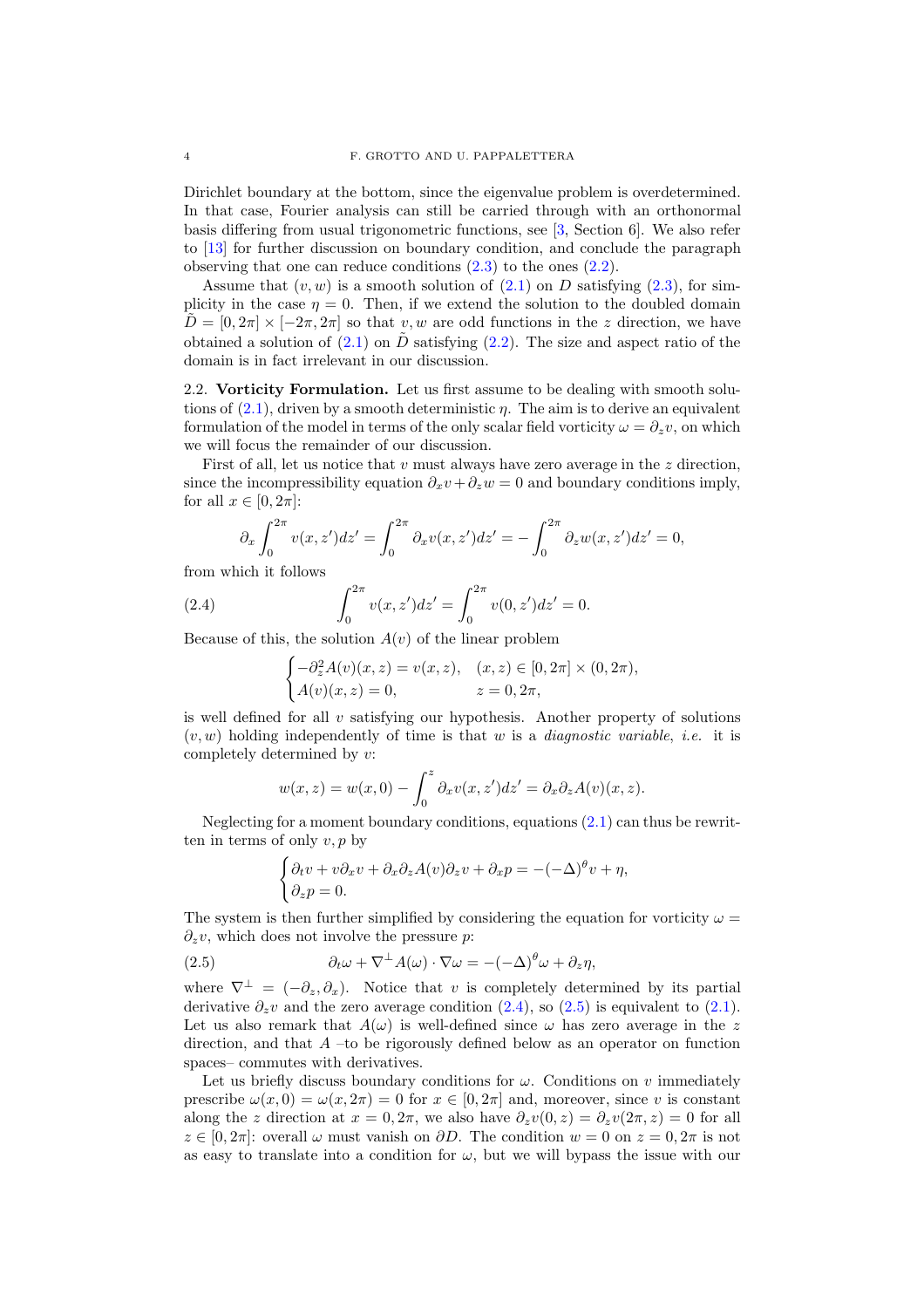Fourier series approach below. It is worth noticing, however, that it is because of the boundary condition on w that  $A(\omega)$  is well defined.

*Remark* 2.1. The relation between boundary conditions for  $(v, w)$  and  $\omega$  is thoroughly discussed in [\[3\]](#page-13-17) in the setting of [subsection 2.1.](#page-2-4)

To conclude the paragraph, let us observe that thanks to the driving vector field  $\nabla^{\perp}A(\omega)$  being Hamiltonian, smooth solutions of the hydrostatic Euler equation [\(1.2\)](#page-1-0) in vorticity form,

(2.6) 
$$
\partial_t \omega + \nabla^{\perp} A(\omega) \cdot \nabla \omega = 0,
$$

with  $(v, w) = \nabla^{\perp} A(\omega)$  satisfying boundary conditions, preserve the quadratic observable  $\int_D \omega^2 dx dz$ . Quite remarkably, this feature is peculiar to the two-dimensional case, since the quantity  $\omega$  does not seem to have a counterpart in higher dimensions.

2.3. A Rigorous Functional Analytic Setting. As we described above, we are not interested in regular solutions of [\(2.1\)](#page-2-3), but rather to singular, distributional regimes. It is thus convenient to encode in Fourier series the boundary conditions, and then set up our results in distribution spaces defined by means of Fourier expansions.

The general Fourier series expansion of a smooth function  $\omega$  on D such that  $A(\omega)$  is well-defined and  $(v, w) = \nabla^{\perp} A(\omega)$  satisfy boundary conditions [\(2.2\)](#page-2-1) is

$$
\omega(x, z) = \sum_{k \in \mathbb{N}_0^2} \hat{\omega}_k e_k(x, z), \quad e_k(x, z) = \frac{1}{\pi} \sin(k_1 x) \sin(k_2 z),
$$

where the  $e_k$ 's form an orthonormal set in  $L^2(D)$ ,  $\hat{\omega}_k$  are the Fourier coefficients of  $\omega$  and  $k = (k_1, k_2) \in \mathbb{N}_0^2 = (\mathbb{N} \setminus \{0\})^2$ . We will denote

$$
\mathcal{S} = \left\{ \omega = \sum_{k \in \mathbb{N}_0^2} \hat{\omega}_k e_k : \forall p \in \mathbb{R} \sum_{k \in \mathbb{N}_0^2} |k|^p |\hat{\omega}_k| < \infty \right\}.
$$

Equivalently, S is the space of smooth functions  $\omega$  on D belonging to the domain of A and such that  $(v, w) = \nabla^{\perp} A(\omega)$  satisfies the boundary conditions [\(2.2\)](#page-2-1). We then denote by  $S'$  its dual space, represented by Fourier series whose coefficients grow at most polynomially. Brackets  $\langle \cdot, \cdot \rangle$  will denote duality couplings between functions and distributions

$$
\langle f,g\rangle=\sum_{k\in\mathbb{N}_0^2}\hat{f}_k\hat{g}_k,
$$

defined whenever the right-hand side converges. Let us also introduce, for  $m \in \mathbb{N}$ , the projection onto the linear space of functions generated by  $e_k$  with  $|k|^2 = k_1^2 + \cdots$  $k_2^2 \le m^2$ ,

$$
\pi_n: \mathcal{S}' \to \mathcal{S}, \quad \omega \mapsto \pi_m \omega = \sum_{\substack{k \in \mathbb{N}_0^2, \\ |k| \le m}} \hat{\omega}_k e_k.
$$

Following [\[15\]](#page-13-0), we set up our analysis on the Banach spaces

$$
\mathcal{F}L^{p,\alpha} = \left\{ \omega \in \mathcal{S}' : ||\omega||_{\mathcal{F}L^{p,\alpha}}^p = \sum_{k \in \mathbb{N}_0^2} |k|^{\alpha p} |\hat{\omega}_k|^p < \infty \right\}, \quad \alpha \in \mathbb{R}, p \ge 1,
$$

and their  $p = \infty$  version with  $\|\omega\|_{\mathcal{F}L^{\infty,\alpha}} = \sup_{k \in \mathbb{N}_0^2} |k|^{\alpha} |\hat{\omega}_k|.$ 

Moving to the Fourier expression of the dynamics  $(2.1)$ , the crux is clearly the nonlinear term, whose Fourier expansion is given by

<span id="page-4-0"></span>
$$
(2.7) \qquad \nabla^{\perp} A(\omega) \cdot \nabla \omega = B(\omega) = \sum_{k \in \mathbb{N}_0^2} B_k(\omega) e_k, \quad B_k(\omega) = \sum_{h \in \mathbb{Z}_0^2} \hat{\omega}_h \hat{\omega}_{k-h} \frac{k \cdot h^{\perp}}{h_2^2},
$$

⊥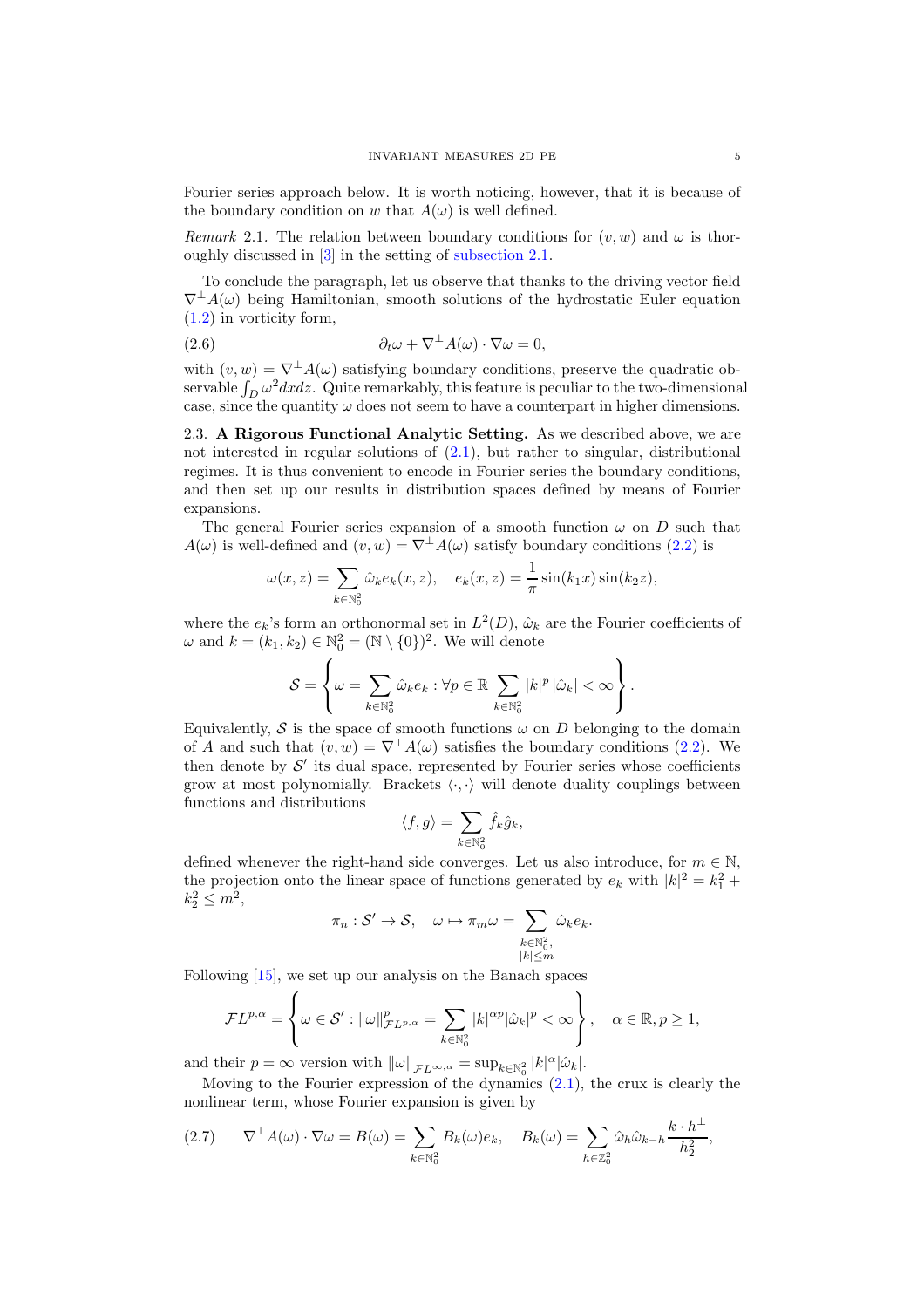where  $\mathbb{Z}_0^2 = (\mathbb{Z} \setminus \{0\})^2$  and, for  $h = (h_1, h_2) \in \mathbb{Z}_0^2$ ,  $\hat{\omega}_h = \text{sign}(h_1 h_2) \hat{\omega}_{(|h_1|, |h_2|)}$ .

With vorticity formulation at hand, the difficulty inherent to the nonlinear term is now apparent: looking at the z component of the divergence-less vector field  $\nabla^{\perp}A(\omega)$ , the loss of one  $\partial_{\tau}$  derivative is not compensated by the gain of one  $\partial_{\tau}$  derivative. Indeed, such unbalance marks the difference between [\(2.1\)](#page-2-3) and 2-dimensional SNS, which is especially evident in the Fourier series expansion [\(2.7\)](#page-4-0).

2.4. Gaussian Invariant Measures and Driving Noise. Referring to [\[6\]](#page-13-21), we now introduce the stochastic analytic tools we will employ below.

Invariance of  $S(\omega) = \frac{1}{2} \int_D \omega(x, z)^2 dx dz$  for [\(1.2\)](#page-1-0) suggests that existence of an invariant *Gibbs measure* formally defined by

(2.8) 
$$
d\mu(\omega) = \frac{1}{Z}e^{-S(\omega)}d\omega.
$$

Since S is quadratic,  $(2.8)$  can be understood as a Gaussian measure on S' with covariance operator Id, a multiple of *space white noise* on  $D$ . In other words,  $\mu$  is the law of the centred Gaussian process  $\chi$  indexed by  $\mathcal{F}L^{2,0}$  with covariance

<span id="page-5-0"></span>
$$
\mathbb{E}\left[\chi(f)\chi(g)\right] = \langle f, g \rangle, \quad f, g \in \mathcal{F}L^{2,0}.
$$

Such  $\mu$  can be interpreted as the law of a random distribution supported on all  $\mathcal{F}L^{2,\alpha}$  with  $\alpha < -1$ , the spaces into which the reproducing kernel Hilbert space  $FL^{2,0}$  has Hilbert-Schmidt embedding. Although a fixed realisation of the random field  $\chi$  is only a distribution, couplings  $\langle f, \chi \rangle = \chi(f)$  for  $f \in \mathcal{F}L^{2,0}$  are defined as random variables in  $L^2(\mu)$  (Itō integrals).

Another equivalent formulation is in terms of infinite products: formally expanding S by Parseval formula, we can write

$$
d\mu(\omega) = \prod_{k \in \mathbb{N}_0^2} \left( \frac{1}{\sqrt{2\pi}} e^{-\frac{1}{2}|\hat{\omega}_k|^2} d\hat{\omega}_k \right),
$$

that is, under  $\mu$  the Fourier coefficients  $\hat{\omega}_k$  are independent identically distributed standard Gaussian variables. As a consequence, for all  $\alpha < 0$ ,  $\mu$  is supported by  $\mathcal{F}L^{\infty,\alpha}$ .

Looking at the laws of Fourier components under  $\mu$  it is also clear why under this measure equations  $(1.2)$  and  $(2.12)$  are *singular*: the series defining a single coefficient  $B_k(\omega)$  of the vector field diverges almost surely under  $\mu$ . On the other hand, the expected value under  $\mu$  of each summand in the series defining  $B_k(\omega)$ vanishes, which is a formal but suggestive argument supporting the invariance of  $\mu$ . In fact, the argument becomes rigorous when considering Galerkin truncations of B, and we will make essential use of this in the following.

The *space-time* analogue of  $\mu$ , which we will use to define the stochastic forcing for [\(2.1\)](#page-2-3), can be defined in two equivalent ways. First, we can consider the centred Gaussian field  $\xi$  indexed by  $L^2([0,T], \mathcal{F}L^{2,0})$ , with  $T \in [0,\infty]$ , whose covariance is given by

$$
\mathbb{E}\left[\xi(\Phi)\xi(\Phi')\right] = \left\langle \Phi, \Phi'\right\rangle_{L^2([0,T],\mathcal{F}L^{2,0})}.
$$

When coupled with test functions of the form  $\mathbf{1}_{[0,t]}(s)\phi(x, z)$ ,  $\phi \in \mathcal{S}$ ,  $\xi$  can be regarded as the cylindrical Wiener process  $W_t$  on  $\overline{\mathcal{F}}L^{2,0}$ :

$$
\left\langle \xi, \mathbf{1}_{[0,t]}\phi \right\rangle = \left\langle W_t, \phi \right\rangle = \sum_{k \in \mathbb{N}_0^2} \hat{\phi}_k \beta_t^k,
$$

the latter part being the usual Karhunen-Loève decomposition with  $(\beta_t^k)_{k \in \mathbb{N}_0^2}$  independent standard Wiener processes.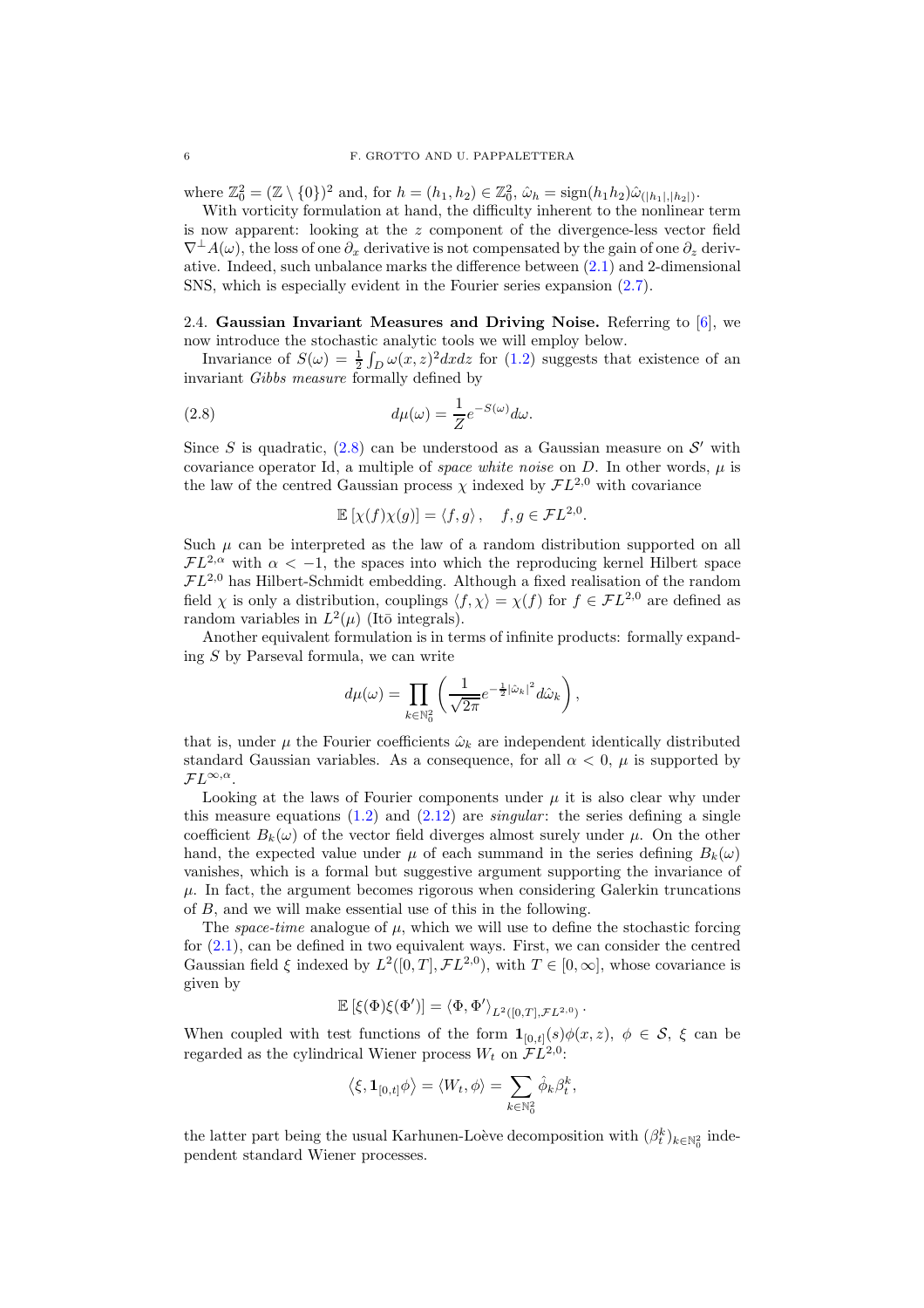For all  $\theta > 0, \nu > 0$ , the Gaussian measure  $\mu$  is the unique, ergodic invariant measure of the infinite-dimensional Langevin's dynamics

(2.9) 
$$
\partial_t X = -\nu (-\Delta)^\theta X + \sqrt{2\nu} (-\Delta)^{\theta/2} \xi,
$$

which can be interpreted, by means of Fourier decomposition, as the system of independent one-dimensional SDEs

<span id="page-6-1"></span>
$$
d\hat{X}_k=-\nu|k|^{2\theta}\hat{X}_kdt+\sqrt{2\nu}|k|^\theta d\beta_t^k,\quad k\in\mathbb{N}_0^2.
$$

For the sake of simplicity, and without loss of generality, we will set  $\nu = 1$  in the following. Let us conveniently introduce a symbol for the Generator of the dynamics [\(2.9\)](#page-6-1): first we define cylinder functionals on  $\mathcal{S}'$  by

$$
\mathcal{C} = \left\{ F \in L^2(\mu) : F(\omega) = f(\hat{\omega}_{k_1}, \dots \hat{\omega}_{k_r}), f \in C^{\infty}(\mathbb{R}^r), k_1, \dots k_r \in \mathbb{N}_0^2, r \in \mathbb{N} \right\},\
$$

and for  $F \in \mathcal{C}$  we denote

(2.10) 
$$
\mathcal{L}_{\theta} F(\omega) = \sum_{i=1}^r |k_i|^{2\theta} \left( -\hat{\omega}_{k_i} \partial_i f + \partial_i^2 f \right).
$$

Let us also introduce the *carré du champ* of the diffusion operator  $\mathcal{L}_{\theta}$ : for  $F, G \in \mathcal{C}$ ,

(2.11) 
$$
\mathcal{E}_{\theta}(F,G)(\omega) = \sum_{i=1}^{n} |k_i|^{2\theta} \partial_i f \partial_i g,
$$

which satisfies the Gaussian integration by parts formula

<span id="page-6-2"></span><span id="page-6-0"></span>
$$
\mathbb{E}_{\mu}\left[F\mathcal{L}_{\theta}G\right]=-\mathbb{E}_{\mu}\left[\mathcal{E}_{\theta}(F,G)\right].
$$

The above arguments finally lead us to consider the combination of dynamics  $(1.2)$  and  $(2.9)$  as a SPDE preserving  $\mu$ :

(2.12) 
$$
\partial_t \omega + \nabla^{\perp} A(\omega) \cdot \nabla \omega = -(-\Delta)^{\theta} \omega + \sqrt{2} (-\Delta)^{\theta/2} \xi.
$$

As already noticed, the nonlinear part of the dynamics is not well defined for functions  $\omega$  in the regularity regime dictated by  $\mu$ , or rather, it can be given a rigorous meaning only by exploiting cancellations due to the structure of the stochastic equation as a whole.

*Remark* 2.2*.* In terms of v, the latter equation reads

$$
\begin{cases} \partial_t v + v \partial_x v + \partial_x \partial_y A(v) \partial_y v + \partial_x p = -(-\Delta)^{\theta} v + \partial_z \sqrt{2} (-\Delta)^{\theta/2} \xi, \\ \partial_z p = 0. \end{cases}
$$

The forcing term should have white noise regularity in  $x$ , and Brownian regularity in  $\gamma$ , although the covariance structure is a nontrivial copula of the two.

*Remark* 2.3*.* Just as in the case of 2D Euler or stochastic Navier-Stokes equations, the invariant measure associated to enstrophy is not able to describe peculiar features of the fluid-dynamic model, such as turbulence phenomena. In fact, such measures are preserved by any flow of measure-preserving diffeomorphisms of the domain, among which the Euler flow is a very distinguished case. Energy ensembles should be in fact more relevant, but they are supported on quite larger distribution spaces.

#### 3. Regularisation by Noise in Hyperviscous Regimes

In this section we outline how the solution theory of [\[15\]](#page-13-0) (known as *Energy Solutions* theory in the context of stochastic Burgers and KPZ equations) applies to our model in a sufficiently hyperviscous regime. Computations differ from that work only by small details: we collect them in the last section for the sake of completeness, and in the present one we only recall the core ideas.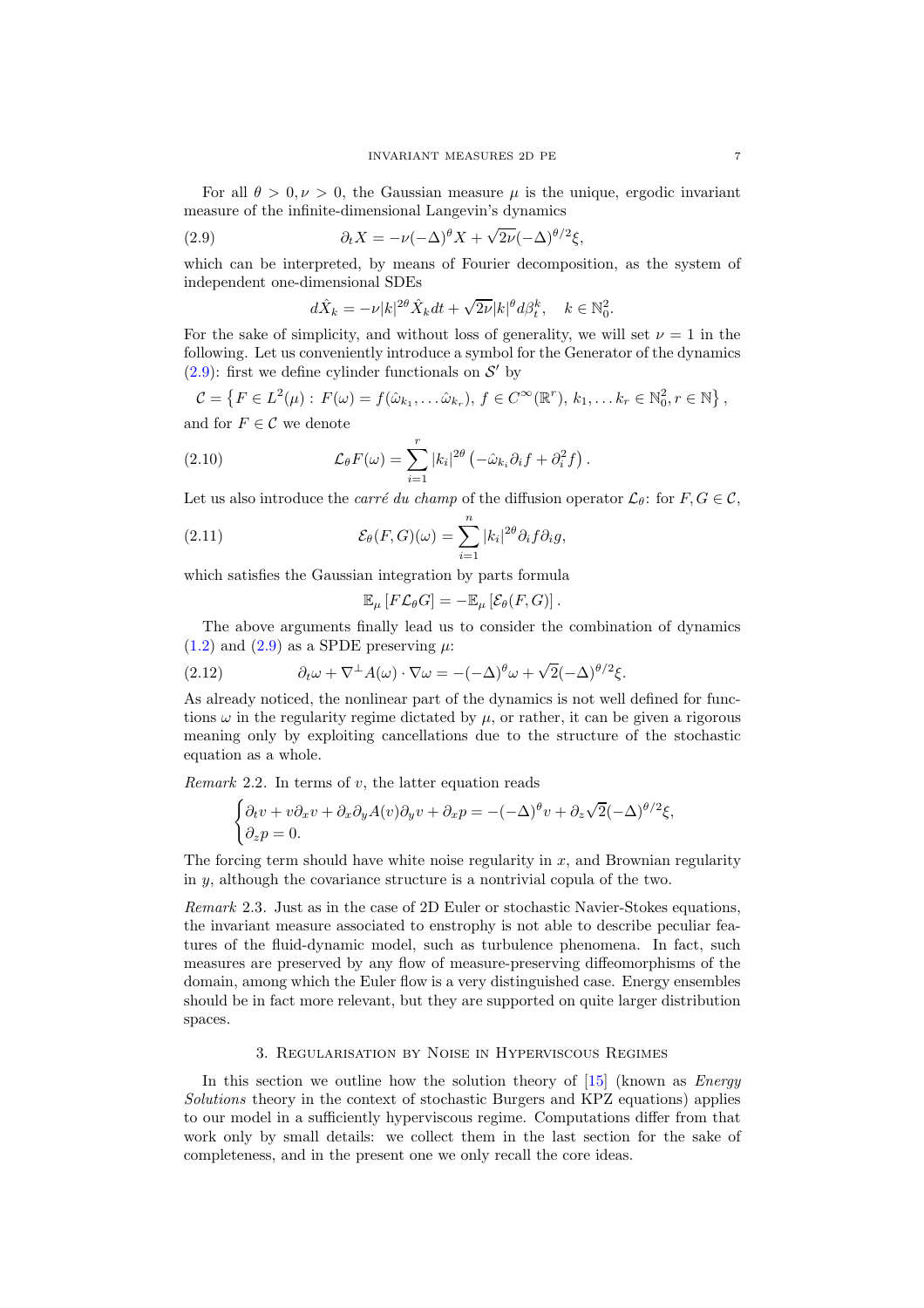3.1. Controlled Processes and Martingale Solutions. We recall the notion of controlled process from [\[15\]](#page-13-0).

<span id="page-7-0"></span>**Definition 3.1.** *For*  $\theta \geq 0$  *and*  $T > 0$  *we define the space*  $\mathcal{R}_{\theta,T}$  *of stochastic processes with trajectories of class*  $C([0,T], \mathcal{S}')$  *such that any*  $\omega \in \mathcal{R}_{\theta, T}$  *satisfies:* 

- (1)  $\omega$  *is stationary and for any*  $t \in [0, T]$ *,*  $\omega_t \sim \eta$ *;*
- (2) *there exists a stochastic process*  $A$  *with trajectories*  $C([0, T], S')$  *starting from*  $A_0 = 0$  *and with null quadratic variation such that, for any*  $\phi \in S$ ,

$$
\langle \phi, \omega_t \rangle - \langle \phi, \omega_0 \rangle + \int_0^t \langle (-\Delta)^\theta \phi, \omega_s \rangle ds - \langle \phi, \mathcal{A}_t \rangle = M_t(\phi)
$$

*is a martingale with respect to the filtration of* ω*, and it has quadratic variation*  $[M(\phi)]_t = 2t \left\| (-\Delta)^{\theta/2} \phi \right\|$ 2 FL2,<sup>0</sup> *;*

(3) *the reversed process*  $\tilde{\omega}_t = \omega_{T-t}$  *satisfies condition (2) with*  $\tilde{\mathcal{A}}_t = -\mathcal{A}_{T-t}$ *.* 

Notice that in fact elements of  $\mathcal{R}_{\theta,T}$  are the couples  $(\omega, \mathcal{A})$ . The forward and backward martingale equations defining the class  $\mathcal{R}_{\theta,T}$  allow to obtain good *a priori* estimates for nonlinear functionals of controlled process, in a procedure by now commonly known as *Itō trick*, especially in literature related to regularisation by noise techniques, see [\[9,](#page-13-22) [8,](#page-13-23) [2\]](#page-13-24).

In the next paragraph we detail how the It $\bar{o}$  trick produces good estimates on Galerkin approximations of  $(2.12)$ : the idea behind [Definition 3.1](#page-7-0) is to collect the features of those approximants allowing such estimates, to form a class of processes on which the nonlinear term of  $(2.12)$  is defined. In [section 4](#page-9-0) we will prove the following:

<span id="page-7-1"></span>**Lemma 3.2.** *Let*  $\theta > 2$ ,  $T > 0$  *and*  $\omega \in \mathcal{R}_{\theta,T}$ *. Then for every*  $\zeta < -1$ 

$$
\lim_{m\to\infty}\int_0^tB(\pi_m\omega_s)ds
$$

*exists as a limit in*  $C([0,T], \mathcal{F}L^{\infty,\zeta})$ . We denote by  $\int_0^t B(\omega_s)ds$  the limiting process.

The latter lemma shows that the nonlinear functional  $B(\omega)$  can be defined for  $\omega \in \mathcal{R}_{\theta,T}$  as a distribution in both space *and* time. Let us observe that Fourier truncation  $\pi_m$  in [Lemma 3.2](#page-7-1) can in fact be replaced with a large class of mollifiers. the limit being independent of such choice: for the sake of keeping the exposition simple, we refrain from going into details.

We can now give a notion of martingale solution to  $(2.12)$ .

<span id="page-7-2"></span>**Definition 3.3.** Let  $\theta > 2$ ,  $T > 0$  and  $\omega \in \mathcal{R}_{\theta,T}$ . We say that  $\omega$  is a martingale solution *to*  $(2.12)$  *if it holds almost surely, for any*  $t \in [0, T]$ *,* 

$$
\mathcal{A}_t = \int_0^t B(\omega_s)ds.
$$

*The solution is* pathwise unique *if, for any two controlled processes*  $\omega, \tilde{\omega} \in \mathcal{R}_{\theta,T}$ *defined [on the same probability space, satisfying conditions \(2\) and \(3\) of](#page-7-2) Definition 3.3 with the same martingales and with*  $\omega_0 = \tilde{\omega}_0$  *almost surely, then almost surely, for all*  $t \in [0, T]$ *,*  $\omega_t = \tilde{\omega}_t$ *.* 

The following is the main result of the paper: its proof will be given in [section 4.](#page-9-0)

<span id="page-7-3"></span>**Theorem 3.4.** Let  $T > 0$ . For any  $\theta > 2$  there exists a solution to [\(2.12\)](#page-6-0) in the *sense of [Definition 3.3.](#page-7-2) Moreover, for*  $\theta > 3$  *the solution is pathwise unique.*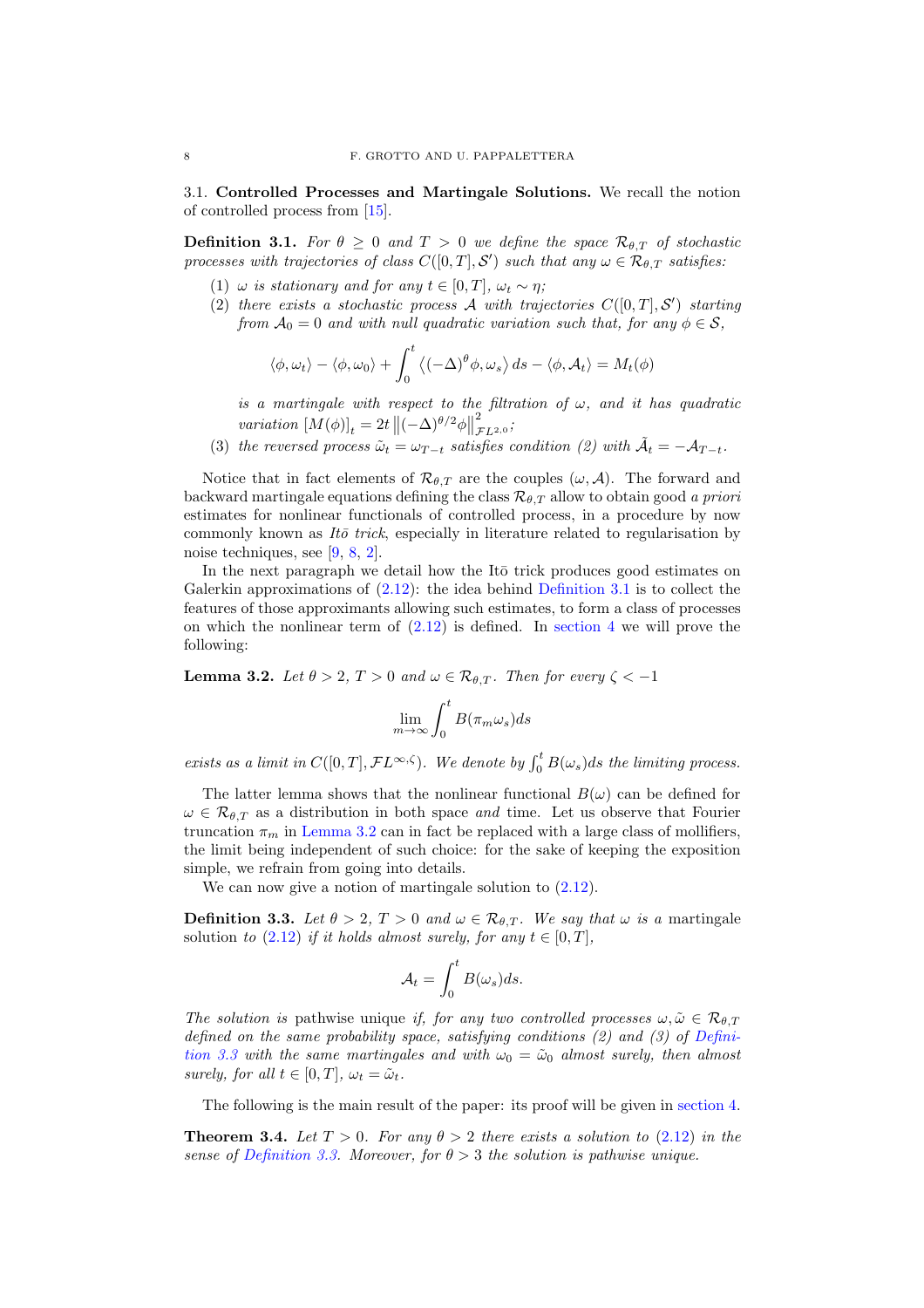3.2. Galerkin Approximation and the Itō Trick. Let us introduce approximating processes  $(\omega^m)_{m \in \mathbb{N}}$  by their Fourier coefficients dynamics: for  $k \in \mathbb{N}_0^2$ ,

<span id="page-8-0"></span>(3.1) 
$$
d\hat{\omega}_k^m = B_k^m(\omega^m)dt - |k|^{2\theta}\hat{\omega}_k^m dt + \sqrt{2}|k|^{\theta}d\beta_t^k,
$$

where  $B^m(\omega) = \pi_m B(\pi_m \omega)$ , and  $\omega_0^m \sim \mu$ . The vector field  $B^m$  satisfies

(3.2) 
$$
\operatorname{div}_{\mu} B^{m}(\omega) = \operatorname{div}_{\mu} \sum_{k \in \mathbb{N}_{0}^{2}, \ h \in \mathbb{Z}_{0}^{2}, \atop |k| \leq m} \sum_{h \in \mathbb{Z}_{0}^{2}, \atop |h| \leq m} \hat{\omega}_{h} \hat{\omega}_{k-h} \frac{k \cdot h^{\perp}}{h_{2}^{2}} e_{k}
$$

$$
= \sum_{k \in \mathbb{N}_{0}^{2}, \ h \in \mathbb{Z}_{0}^{2}, \atop |k| \leq m} (\partial_{\hat{\omega}_{k}} (\hat{\omega}_{h} \hat{\omega}_{k-h}) - \hat{\omega}_{h} \hat{\omega}_{k-h} \hat{\omega}_{k}) \frac{k \cdot h^{\perp}}{h_{2}^{2}} = 0.
$$

As a consequence, [\(3.1\)](#page-8-0) has a unique, (probabilistically) strong, global in time solution since  $\mu$  is preserved by the linear part of the dynamics, and thus [\[4,](#page-13-25) Theorem 3.2] applies. In the following, we denote by  $\mathbb{P}^m_\mu$  the law of  $\omega^m$  in  $C(\mathbb{R}_+,\mathcal{S}')$ .

By Itō formula, for any cylinder function  $F \in \mathcal{C}$ ,  $F(\omega) = f(\hat{\omega}_{k_1}, \dots, \hat{\omega}_{k_n})$ , it holds

$$
dF(\omega^m) = \mathcal{L}_{\theta} F(\omega^m) dt + \mathcal{G}^m F(\omega^m) dt + \sum_{i=1}^n \partial_i f(\hat{\omega}_{k_1}^m, \dots, \hat{\omega}_{k_n}^m) \sqrt{2} |k_i|^{\theta} d\beta_t^{k_i},
$$

where  $\mathcal{L}_{\theta}$  is defined in [\(2.9\)](#page-6-1) and

$$
\mathcal{G}^m F(\omega) = \sum_{i=1}^n \partial_i f(\hat{\omega}_{k_1}, \dots, \hat{\omega}_{k_n}) B_{k_i}^m(\omega) dt.
$$

In other words, the process

<span id="page-8-1"></span>(3.3) 
$$
M_t^{F,m} = F(\omega_t^m) - F(\omega_0^m) - \int_0^t \mathcal{L}_{\theta} F(\omega_s^m) ds - \int_0^t \mathcal{G}^m F(\omega_s^m) ds
$$

is a martingale with quadratic variation

$$
[M^{F,m}]_t = 2\int_0^t \sum_{i=1}^n |k_i|^{2\theta} \left(\partial_i f(\hat{\omega}_{k_1}^m, \dots, \hat{\omega}_{k_n}^m)\right)^2 ds = 2\int_0^t \mathcal{E}_{\theta}(F)(\omega_s^m) ds.
$$

Let us point out that, thanks to the hydrodynamic form of the nonlinearity,  $\mathcal{G}^m$ is a skew-symmetric operator with respect to  $\mu$ : indeed, since

 $\langle \omega, B^m(\omega) \rangle = \langle \omega, \pi_m(\nabla^{\perp} A(\pi_m \omega) \cdot \nabla \pi_m \omega) \rangle = 0,$ 

Gaussian integration shows that

$$
\mathbb{E}_{\mu}\left[F\mathcal{G}^m G\right] = -\mathbb{E}_{\mu}\left[G\mathcal{G}^m F\right], \quad \forall F, G \in \mathcal{C}.
$$

Let us then consider the reversed process  $\tilde{\omega}_t^m = \omega_{T-t}^m$ , for a fixed time horizon  $T > 0$ :  $\tilde{\omega}^m$  is a Markov process whose generator is the adjoint of the one of  $\omega^m$ , that is  $\mathcal{L}_{\theta} - \mathcal{G}^m$ . The process

<span id="page-8-2"></span>(3.4) 
$$
\tilde{M}_t^{F,m} = F(\tilde{\omega}_t^m) - F(\tilde{\omega}_0^m) - \int_0^t \mathcal{L}_{\theta} F(\tilde{\omega}_s^m) ds - \int_0^t \mathcal{G}^m F(\tilde{\omega}_s^m) ds
$$

is thus another martingale with quadratic variation  $2 \int_0^t \mathcal{E}_{\theta}(F)(\omega_s^m) ds$ . To sum up, we have shown that  $\omega^m$  is a controlled process in the sense of [Definition 3.1.](#page-7-0)

The trick is now to sum the martingale identities [\(3.3\)](#page-8-1), [\(3.4\)](#page-8-2) for  $\omega^m$  and  $\tilde{\omega}^m$ . in doing so the nonlinear skew symmetric part, together with boundary terms, is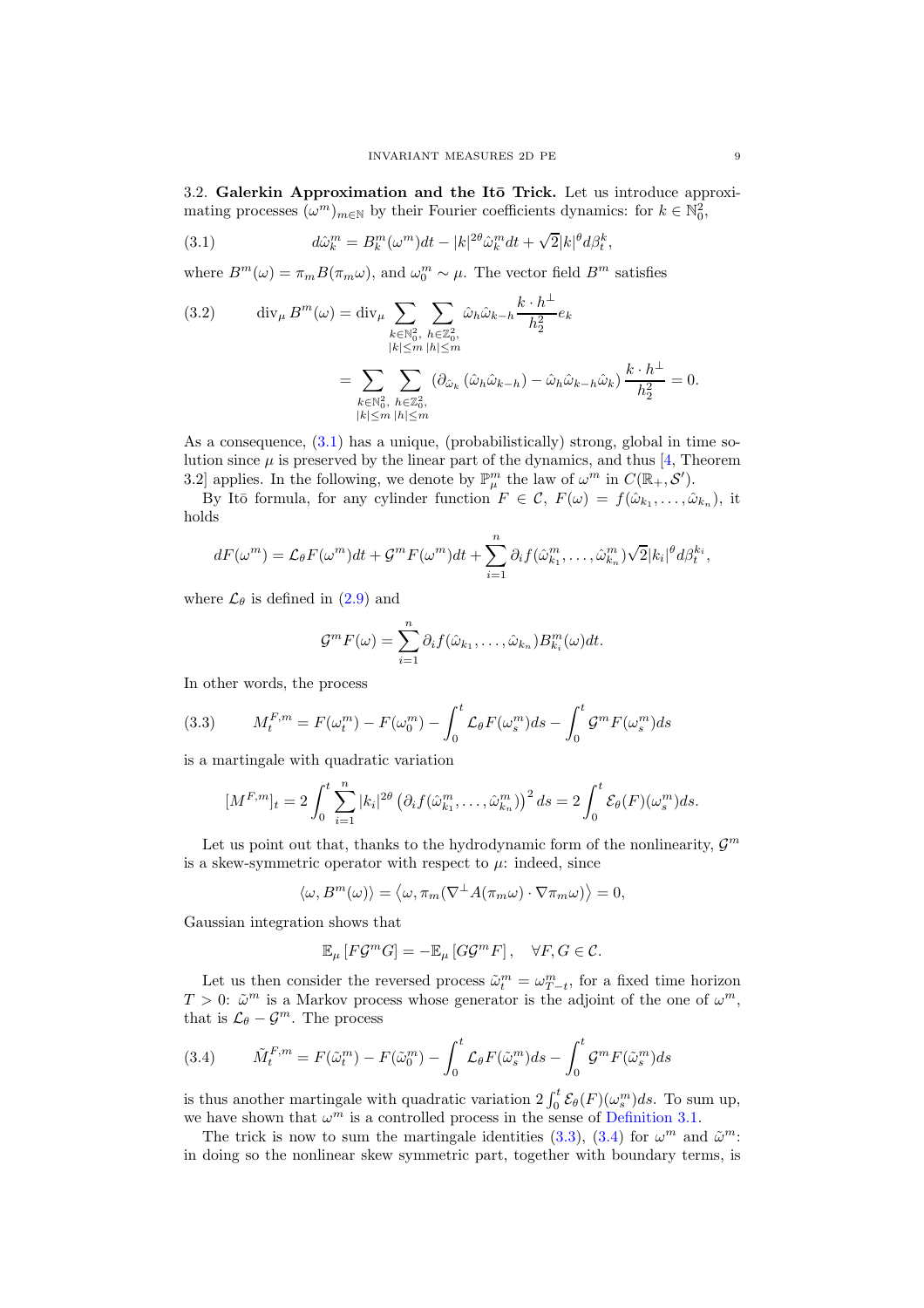canceled, leaving us with martingales term and the symmetric Ornstein-Uhlenbeck generator,

$$
\tilde{M}_{T-t}^{F,m} - \tilde{M}_T^{F,m} - M_t^{F,m} = 2 \int_0^t \mathcal{L}_{\theta} F(\omega_s^m) ds.
$$

Burkholder-Davis-Gundy inequality thus provides, together with stationarity of  $\omega^m$ , the following powerful estimate: for  $p \ge 1$  there exists a constant  $C_p > 0$  only depending on p such that for all  $F \in \mathcal{C}$ 

<span id="page-9-1"></span>(3.5) 
$$
\mathbb{E}_{\mathbb{P}^m_\mu} \left[ \sup_{t \in [0,T]} \left| \int_0^t \mathcal{L}_{\theta} F(\omega_s^m) ds \right|^p \right] \leq C_p \sqrt{T} \mathbb{E}_{\mu} \left[ |\mathcal{E}_{\theta} F|^{p/2} \right].
$$

*Remark* 3.5*.* As already observed, [Definition 3.1](#page-7-0) actually collects the elements we used to establish [\(3.5\)](#page-9-1); indeed, the latter holds more generally for any controlled process  $\omega \in \mathcal{R}_{\theta,T}$ .

Inequality [\(3.5\)](#page-9-1) provides good estimates on time integrals of observables for  $\omega^m$ , provided that we are able to solve a Poisson equation in Gaussian space. The main aim are clearly bounds to establish the limit in [Lemma 3.2,](#page-7-1) which can be obtained by means of  $(3.5)$  by solving

$$
\mathcal{L}_{\theta}H_k^m(\omega)=B_k^m(\omega).
$$

Since  $B_k^m(\omega)$  belongs to the second chaos in the Wiener chaos decomposition of  $L^2(\mu)$ , and since  $\mathcal{L}_{\theta}$  is diagonalised by such decomposition, it is easy to obtain the explicit solution

<span id="page-9-2"></span>(3.6) 
$$
H_k^m(\omega) = -\chi_{\{|k| \le m\}} \sum_{\substack{h,\ell \in \mathbb{Z}_0^2, \\ h+\ell=k \\ |h|, |\ell| \le m}} \hat{\omega}_h \hat{\omega}_\ell \frac{\ell \cdot h^\perp}{h_2^2(|h|^2 + |\ell|^2)^{\theta}}.
$$

The computation is completely analogous to [\[15,](#page-13-0) Section 3], to which we refer. With the latter expression at hand, one only needs to estimate moments of  $\mathcal{E}_{\theta}(H_k^m)$ : we report such computation in the next section, together with some variants from which [Theorem 3.4](#page-7-3) follows.

### 4. Proof of Main Result

<span id="page-9-0"></span>We complete in this Section the proof of [Theorem 3.4.](#page-7-3) First, by means of the It $\bar{\sigma}$  trick estimate [\(3.5\)](#page-9-1) we obtain bounds on Galerkin approximations: the last two paragraphs are then devoted to existence and uniqueness of martingale solutions. In this section, the symbol  $\leq$  denotes inequality up to a positive multiplicative constant uniform in the involved parameters.

<span id="page-9-3"></span>4.1. Controlling the Nonlinear Term. We start from the expression [\(3.6\)](#page-9-2) for  $H_k^m$  to obtain estimates on the nonlinear term in [\(2.12\)](#page-6-0). By definition of  $\mathcal{E}_{\theta}$ , [\(2.11\)](#page-6-2), one has

$$
\mathcal{E}_{\theta}(H_k^m)(\omega) = \chi_{\{|k| \le m\}} \sum_{\substack{h \in \mathbb{Z}_0^2, \\ |h| \le m}} |h|^{2\theta} \left| \frac{2(k-h) \cdot h^{\perp}}{h_2^2(|k-h|^2 + |h|^2)^{\theta}} \hat{\omega}_{k-h} \right|^2,
$$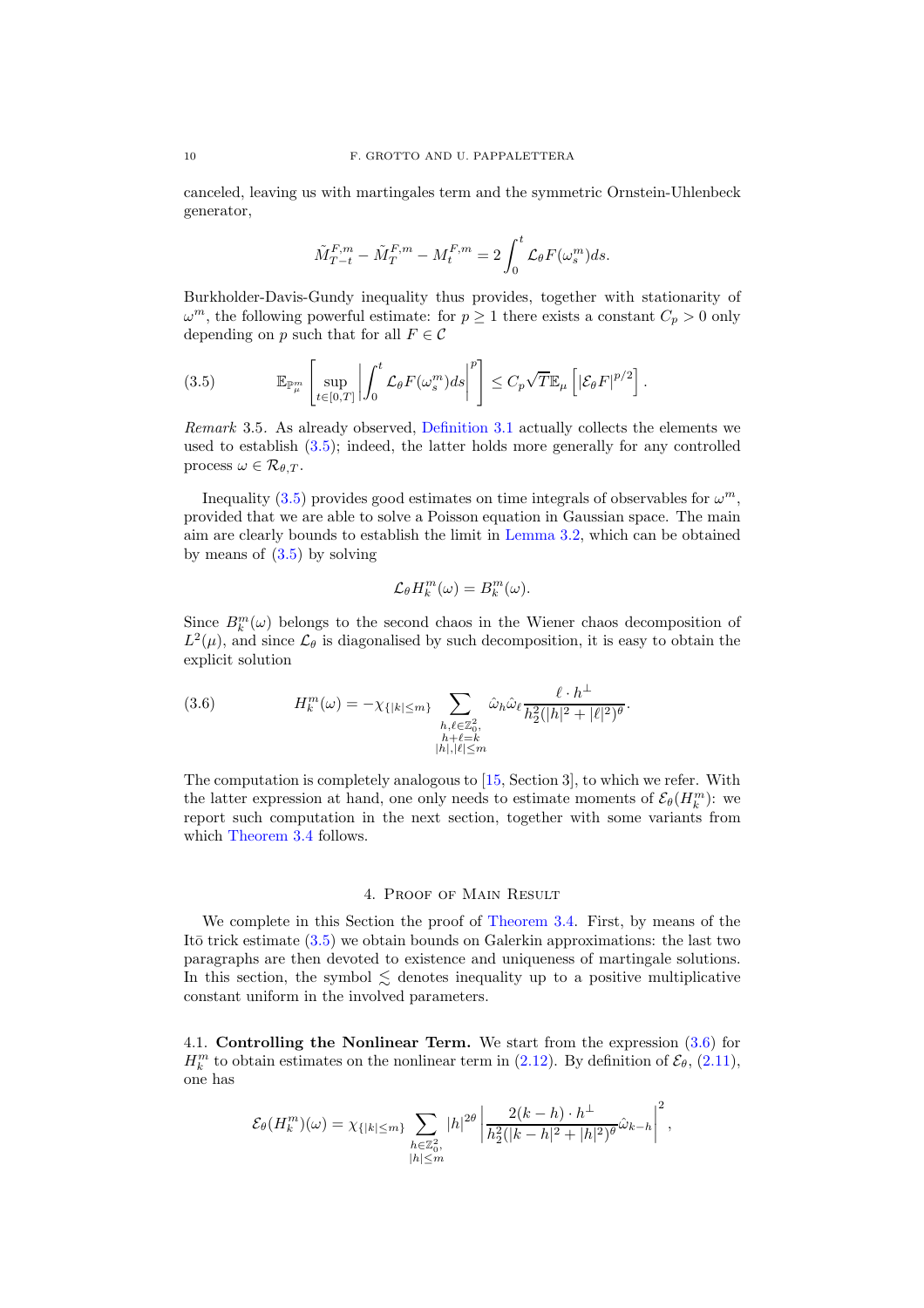therefore, taking expectation with respect to  $\mu$ , for  $|k| \leq m$ 

$$
\mathbb{E}_{\mu} \left[ \mathcal{E}_{\theta} (H_k^m) \right] = \sum_{\substack{h \in \mathbb{Z}_0^2, \\ |h| \le m}} |h|^{2\theta} \left| \frac{2(k-h) \cdot h^{\perp}}{h_2^2 (|k-h|^2 + |h|^2)^{\theta}} \right|^2
$$
  

$$
\lesssim \sum_{\substack{h \in \mathbb{Z}_0^2, \\ |h| \le m}} \frac{|k|^2 |h|^{2+2\theta}}{|k-h|^{4\theta} + |h|^{4\theta}} \lesssim \sum_{\substack{h \in \mathbb{Z}_0^2, \\ |h| \le m}} \frac{|k|^2 |h|^2}{|k-h|^{2\theta} + |h|^{2\theta}}
$$

Now we use the fact that, for  $\theta > 2$ ,

$$
\sum_{h \in \mathbb{Z}_0^2} \frac{|h|^2}{|k - h|^{2\theta} + |h|^{2\theta}} \lesssim |k|^{4 - 2\theta}
$$

(see  $[16, \text{Lemma } 16]$ ) to deduce the following estimate uniformly in m:

$$
\mathbb{E}_{\mu}\left[\mathcal{E}_{\theta}(H_k^m)\right] \lesssim |k|^{6-2\theta}
$$

.

Similarly, increments are controlled by

$$
\sup_{n>m} \mathbb{E}_{\mu}[\mathcal{E}_{\theta}(H_k^n - H_k^m)] \lesssim |k|^2 m^{4-2\theta}.
$$

With these estimates at hand, by means of  $(3.5)$  and Gaussian hypercontractivity, one can prove the following estimates on the nonlinear term of [\(2.12\)](#page-6-0).

<span id="page-10-0"></span>**Lemma 4.1.** Let  $G_t^m \coloneqq \int_0^t B(\pi_m \omega_s) ds$  and  $\mathbb{P}_{\mu}^m$  be the distribution of the stationary *solution of* [\(3.1\)](#page-8-0) *described above. For any* n > m *we have the following estimates:*

<span id="page-10-3"></span>(4.1) 
$$
\left\| \sup_{t \in [0,T]} (G_t^m)_k \right\|_{L^p(\mathbb{P}^m_\mu)} \lesssim |k|^{3-\theta} T^{1/2},
$$

<span id="page-10-1"></span>(4.2) 
$$
\left\| \sup_{t \in [0,T]} (G_t^n)_k - (G_t^m)_k \right\|_{L^p(\mathbb{P}^m_\mu)} \lesssim |k| T^{1/2} m^{2-\theta}.
$$

**Lemma 4.2.** Let  $\tilde{G}_t^m := \int_0^t e^{-(t-s)(-\Delta)^\theta} B(\pi_m \omega_s) ds$  and  $\mathbb{P}_{\mu}^m$  as above. For any  $m$ *fixed,*  $n > m$ *,*  $s, t \in [0, T]$ *,*  $s < t$ *, we have the following estimates:* 

<span id="page-10-4"></span>(4.3) 
$$
\left\| \sup_{t \in [0,T]} \left( \tilde{G}_t^m \right)_k \right\|_{L^p(\mathbb{P}^m_\mu)} \lesssim |k|^{3-2\theta},
$$

<span id="page-10-5"></span>(4.4) 
$$
\left\| \sup_{t \in [0,T]} \left( \tilde{G}_t^n \right)_k - \left( \tilde{G}_t^m \right)_k \right\|_{L^p(\mathbb{P}_{\mu}^m)} \lesssim |k|^{-1} m^{4-2\theta},
$$

<span id="page-10-2"></span>(4.5) 
$$
\sup_{m} \left\| \left( \tilde{G}_{t}^{m} \right)_{k} - \left( \tilde{G}_{s}^{m} \right)_{k} \right\|_{L^{p}(\mathbb{P}_{\mu}^{m})} \lesssim |k|^{3 - 2\theta + 2\varepsilon\theta} (t - s)^{\varepsilon},
$$

*where the last inequality is meant to hold for*  $\varepsilon > 0$  *small enough.* 

Proofs of the previous estimates follow along the lines of Lemma 5, Lemma 6 and Corollary 1 of [\[15\]](#page-13-0), so we refrain from repeating them here.

4.2. **Existence for**  $\theta > 2$ . We first prove [Lemma 3.2,](#page-7-1) which gives a meaning to the nonlinear term of [\(2.12\)](#page-6-0). The result easily follows from [Lemma 4.1.](#page-10-0)

*Proof of [Lemma 3.2.](#page-7-1)* Let  $G_t^m := \int_0^t B(\pi_m \omega_s) ds$ . It is clear that  $G^m$  is a random process with values in  $C([0, T], \mathcal{F}L^{\infty, \zeta})$  for every m and  $\zeta \in \mathbb{R}$ . Since  $\theta > 2$ , [\(4.2\)](#page-10-1)

.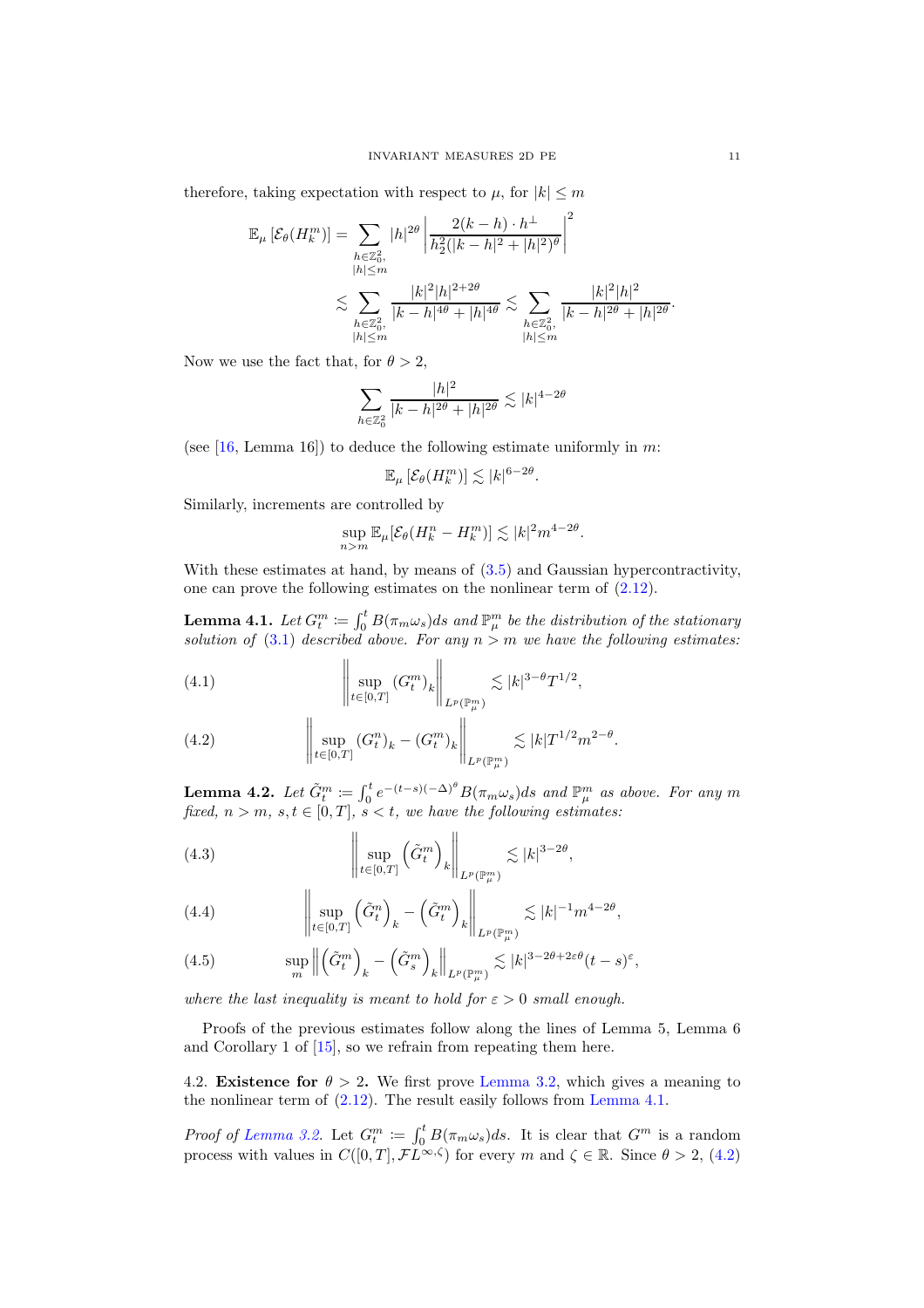gives for any p and  $n > m$ 

$$
\mathbb{E}_{\mathbb{P}_\mu^m} \left[ \sum_k |k|^{ \zeta p } \left| \sup_{t \in [0,T]} (G_t^n)_k - (G_t^m)_k \right|^p \right] \to 0
$$

as  $m \to \infty$  whenever  $\zeta < -2/p - 1$ . Taking p sufficiently large, for any  $\zeta < -1$  we obtain the almost sure uniform convergence of  $G^m$  in the space  $C([0,T], \mathcal{F}L^{\infty,\zeta})$ .  $\Box$ 

We are now ready to prove the first part of [Theorem 3.4.](#page-7-3) The proof relies on [subsection 4.1](#page-9-3) and Skorokhod Theorem.

*Proof of [Theorem 3.4,](#page-7-3) existence.* Let us consider the mild formulation of [\(3.1\)](#page-8-0):

<span id="page-11-0"></span>(4.6) 
$$
\omega_t^m = e^{-t(-\Delta)^{\theta}} \omega_0 + \int_0^t e^{-(t-s)(-\Delta)^{\theta}} B^m(\omega_s^m) ds
$$

$$
+ \sqrt{2}(-\Delta)^{\theta/2} \int_0^t e^{-(t-s)(-\Delta)^{\theta}} d\beta_s,
$$

where  $\omega_0 \sim \mu$  and  $\beta$  is a cylindrical Wiener process on  $\mathcal{F}L^{2,0}$ . Define

$$
\mathcal{A}_t^m := \int_0^t B^m(\omega_s^m)ds, \quad \tilde{\mathcal{A}}_t^m := \int_0^t e^{-(t-s)(-\Delta)^{\theta}} B^m(\omega_s^m)ds.
$$

We prove that, for  $\varepsilon > 0$  sufficiently small and  $\zeta < -1$ , the laws of the processes  $(\omega^m, \mathcal{A}^m, \tilde{\mathcal{A}}^m, \beta)$ <sub>m</sub> are tight in  $C([0, T], \mathcal{X})$ , where

$$
\mathcal{X}:=\mathcal{F} L^{\infty,\zeta}\times \mathcal{F} L^{\infty,\theta-3-\varepsilon}\times \mathcal{F} L^{\infty,2\theta-3-\varepsilon}\times \mathcal{F} L^{\infty,-\varepsilon}.
$$

By Borel-Cantelli theorem applied to Fourier expansions, the law  $\mu$  is concentrated on  $\mathcal{F}L^{\infty,-\varepsilon}$ , and the stochastic convolution takes values in  $C([0,T], \mathcal{F}L^{\infty,\theta-\varepsilon})$  for every  $\varepsilon > 0$ . Tightness in this space is given by Fernique Theorem. Tightness of  $(\tilde{\mathcal{A}}^m)_m$  $(\tilde{\mathcal{A}}^m)_m$  $(\tilde{\mathcal{A}}^m)_m$  descends from [Equation 4.5](#page-10-2) and tightness of  $(\mathcal{A}^m)_m$  descends from Equation 4.1. Hence, by a standard application of Prokhorov Theorem and Skorokhod Theorem, we deduce the a.s. convergence, up to a subsequence and a change of the underlying probability space, of  $(\omega^m, \mathcal{A}^m, \tilde{\mathcal{A}}^m, \beta)$  towards some random variable  $(\omega, \mathcal{A}, \tilde{\mathcal{A}}, \beta)$  in  $C([0, T], \mathcal{X})$  which satifies

$$
\omega_t = e^{-t(-\Delta)^{\theta}} \omega_0 + \tilde{\mathcal{A}}_t + \sqrt{2}(-\Delta)^{\theta/2} \int_0^t e^{-(t-s)(-\Delta)^{\theta}} d\beta_s
$$
  
=  $\omega_0 + \int_0^t (-\Delta)^{\theta} \omega_s ds + \mathcal{A}_t + \sqrt{2}(-\Delta)^{\theta/2} \beta_t.$ 

Now it is easy to check that  $\omega \in \mathcal{R}_{\theta,T}$ , see [\[15\]](#page-13-0) for details.

## 4.3. Uniqueness for  $\theta > 3$ .

*Proof of [Theorem 3.4,](#page-7-3) uniqueness.* We have constructed a sequence of  $\omega^m$  converging a.s. to a solution  $\omega$  as random variables in  $C([0, T], \mathcal{F}L^{\infty, \zeta})$  for every  $\zeta < -1$ . Here we prove uniqueness, which comes from an estimate on the quantity  $\pi_m(\omega^m - \omega)$  in a suitable space, where  $\omega \in \mathcal{R}_{\theta,T}$  is a controlled solution to  $(2.12)$ and  $\omega^m$  is its Galerkin approximation defined by  $(4.6)$ . In particular, we prove that  $\pi_m(\omega^m - \omega)$  converges a.s. to zero in the space  $C([0,T], \mathcal{F}L^{\infty,\xi})$ , for suitable  $\xi > \zeta$ . This would conclude the proof by uniqueness at the level of the Galerkin truncations.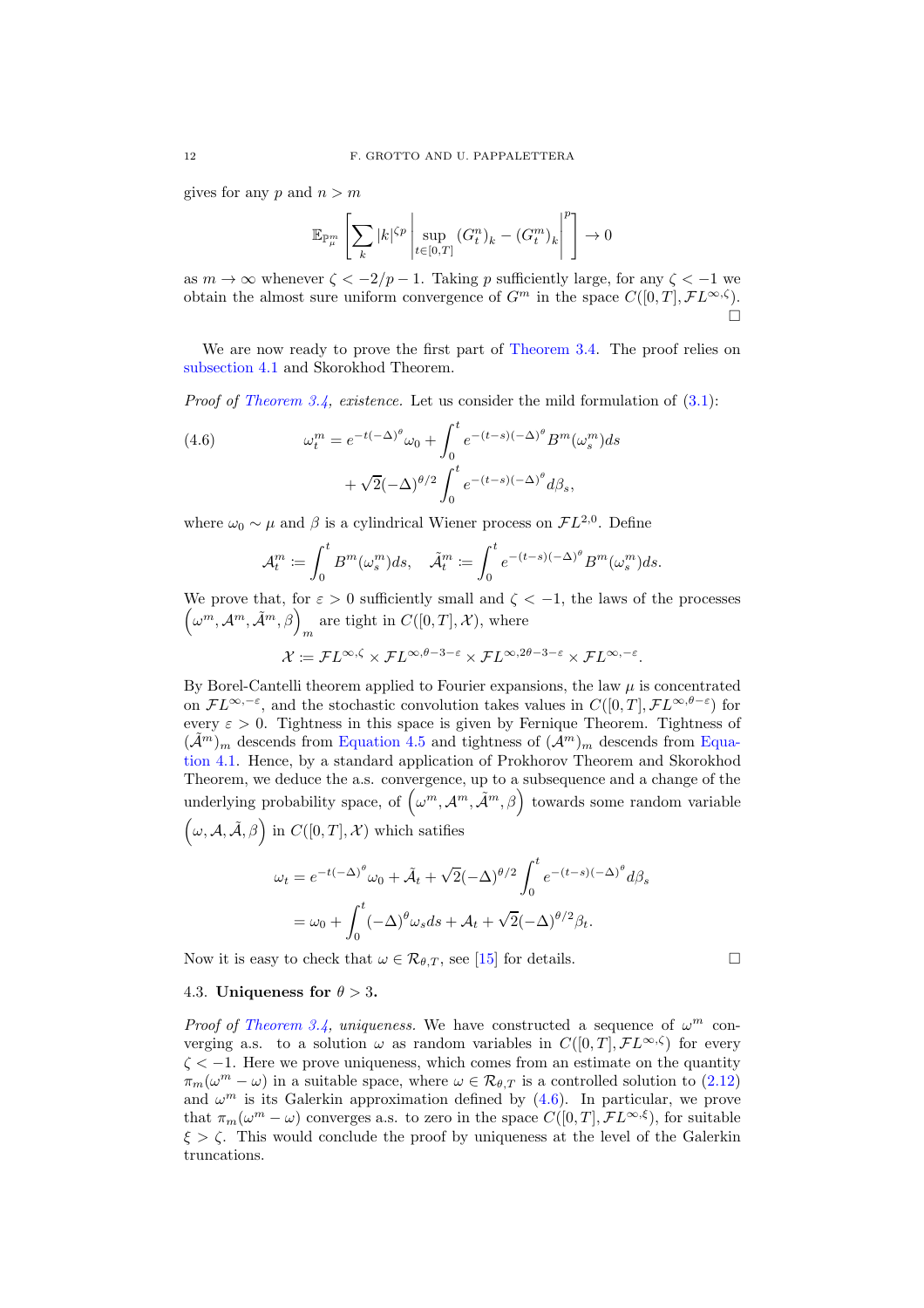It is easy to see that

$$
\pi_m(\omega_t^m - \omega_t) := \delta_t^m = \int_0^t e^{-(t-s)(-\Delta)^\theta} (B^m(\omega_s^m) - \pi_m B(\omega_s)) ds
$$
  

$$
= \int_0^t e^{-(t-s)(-\Delta)^\theta} (B^m(\omega_s^m) - B^m(\omega_s)) ds
$$
  

$$
+ \int_0^t e^{-(t-s)(-\Delta)^\theta} (B^m(\omega_s) - \pi_m B(\omega_s)) ds
$$
  

$$
= \alpha_t^m + \gamma_t^m.
$$

for every  $m$ , and thus for every  $\xi$ 

$$
\sup_{k} \sup_{t \in [0,T]} |k|^{\xi} |(\delta^{m}_{t})_{k}| \leq \sup_{k} \sup_{t \in [0,T]} |k|^{\xi} |(\alpha^{m}_{t})_{k}| + \sup_{k} \sup_{t \in [0,T]} |k|^{\xi} |(\gamma^{m}_{t})_{k}|.
$$

By [\(4.3\)](#page-10-4), [\(4.4\)](#page-10-5) and interpolation,  $\gamma^m$  satisfies

$$
\left\|\sup_{t\in[0,T]}|(\gamma_t^m)_k|\right\|_{L^p(\mathbb{P}^m_\mu)}\lesssim |k|^{3-2\theta+\varepsilon}m^{-\varepsilon},
$$

and therefore for every  $\xi < 2\theta - 3$  we have

$$
\sup_{k} \sup_{t \in [0,T]} |k|^{\xi} |(\gamma_t^m)_k| \to 0 \text{ a.s. for } m \to \infty.
$$

On the other hand, since

$$
|B^m(\omega_s^m) - B^m(\omega_s)| \lesssim \sum_{\substack{h \in \mathbb{Z}_0^2, \\ |h| \le m}} |k||h||(\omega_s^m + \omega_s)_h||(\omega_s^m - \omega_s)_{k-h}|,
$$

we obtain the following bound on  $\alpha^m$ :

$$
\sup_{t\in[0,T]}|k|^{\xi}|(\alpha_t^m)_k|\lesssim |k|^{\xi}\sup_{h}\sup_{t\in[0,T]}|h|^{\xi}|(\delta_t^m)_h|
$$
  

$$
\times \sup_{t\in[0,T]} \left|\int_0^t e^{-(t-s)|k|^{2\theta}}\sum_{\substack{h\in\mathbb{Z}_0^2,\\|h|\leq m}}|h|^{1-\xi}|k||(\omega_s^m+\omega_s)_{k-h}|ds\right|.
$$

If  $\xi > 3$  the series  $\sum_{h \in \mathbb{Z}_0^2} |h|^{1-\xi}$  converges, therefore by Hölder inequality

$$
\left| \int_0^t e^{-(t-s)|k|^{2\theta}} \sum_{|h| \le m} |h|^{1-\xi} |(\omega_s^m + \omega_s)_{k-h}| ds \right|
$$
  

$$
\lesssim \left| \int_0^t \sum_{|h| \le m} |h|^{1-\xi} e^{-p'(t-s)|k|^{2\theta}} ds \right|^{1/p'} \left| \int_0^t \sum_{|h| \le m} |h|^{1-\xi} |(\omega_s^m + \omega_s)_{k-h}|^p ds \right|^{1/p}
$$
  

$$
\lesssim |k|^{-2\theta/p'} \left| \int_0^t \sum_{|h| \le m} |h|^{1-\xi} |(\omega_s^m + \omega_s)_{k-h}|^p ds \right|^{1/p}.
$$

Taking  $p' \to 1$  such that  $\xi + 1 - 2\theta/p' < 0$  and using the fact that  $\omega^m$  and  $\omega$  have marginals  $\sim \mu$ , we finally get

$$
\sup_{k} \sup_{t \in [0,T]} |k|^{\xi} |(\delta_t^m)_k| \to 0 \text{ a.s. for } m \to \infty,
$$

for every  $3 < \xi < 2\theta - 3$ , which corresponds to the additional contraint  $\theta > 3$ . The proof is complete. proof is complete.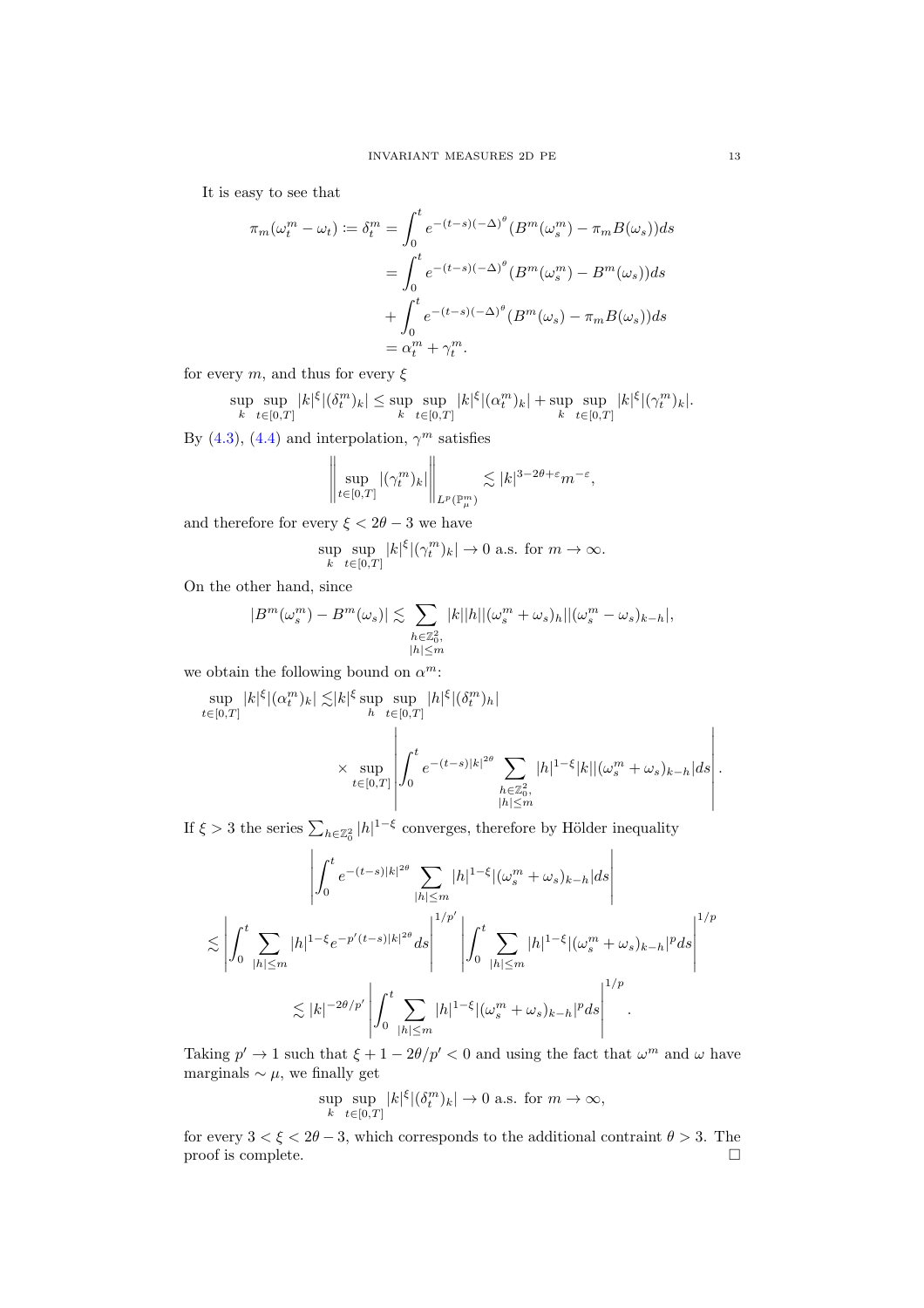#### 14 F. GROTTO AND U. PAPPALETTERA

#### **REFERENCES**

- <span id="page-13-2"></span>[1] S. Albeverio and B. Ferrario. Uniqueness of solutions of the stochastic Navier-Stokes equation with invariant measure given by the enstrophy. Ann. Probab.,  $32(2)$ :1632-1649, 2004.
- <span id="page-13-24"></span>[2] Lisa Beck, Franco Flandoli, Massimiliano Gubinelli, and Mario Maurelli. Stochastic ODEs and stochastic linear PDEs with critical drift: regularity, duality and uniqueness. Electron. J. Probab., 24:Paper No. 136, 72, 2019.
- <span id="page-13-17"></span>[3] Didier Bresch, Alexandre Kazhikhov, and Jérôme Lemoine. On the two-dimensional hydrostatic Navier-Stokes equations. SIAM J. Math. Anal., 36(3):796–814, 2004/05.
- <span id="page-13-25"></span>[4] Ana Bela Cruzeiro. Équations différentielles ordinaires: non explosion et mesures quasiinvariantes. J. Funct. Anal., 54(2):193–205, 1983.
- <span id="page-13-1"></span>[5] Giuseppe Da Prato and Arnaud Debussche. Two-dimensional Navier-Stokes equations driven by a space-time white noise. J. Funct. Anal., 196(1):180–210, 2002.
- <span id="page-13-21"></span>[6] Giuseppe Da Prato and Jerzy Zabczyk. Stochastic equations in infinite dimensions, volume 152 of Encyclopedia of Mathematics and its Applications. Cambridge University Press, Cambridge, second edition, 2014.
- <span id="page-13-11"></span>[7] A. Debussche, N. Glatt-Holtz, R. Temam, and M. Ziane. Global existence and regularity for the 3D stochastic primitive equations of the ocean and atmosphere with multiplicative white noise. Nonlinearity, 25(7):2093–2118, 2012.
- <span id="page-13-23"></span>[8] F. Flandoli, M. Gubinelli, and E. Priola. Well-posedness of the transport equation by stochastic perturbation. Invent. Math., 180(1):1–53, 2010.
- <span id="page-13-22"></span>[9] Franco Flandoli. Random perturbation of PDEs and fluid dynamic models, volume 2015 of Lecture Notes in Mathematics. Springer, Heidelberg, 2011. Lectures from the 40th Probability Summer School held in Saint-Flour, 2010, École d'Été de Probabilités de Saint-Flour. [Saint-Flour Probability Summer School].
- <span id="page-13-14"></span>[10] Hongjun Gao and Chengfeng Sun. Well-posedness and large deviations for the stochastic primitive equations in two space dimensions. Commun. Math. Sci., 10(2):575–593, 2012.
- <span id="page-13-12"></span>[11] Hongjun Gao and Chengfeng Sun. Well-posedness of stochastic primitive equations with multiplicative noise in three dimensions. Discrete Contin. Dyn. Syst. Ser. B, 21(9):3053– 3073, 2016.
- <span id="page-13-13"></span>[12] Nathan Glatt-Holtz, Igor Kukavica, Vlad Vicol, and Mohammed Ziane. Existence and regularity of invariant measures for the three dimensional stochastic primitive equations. J. Math. Phys., 55(5):051504, 34, 2014.
- <span id="page-13-10"></span>[13] Nathan Glatt-Holtz and Roger Temam. Pathwise solutions of the 2-D stochastic primitive equations. Appl. Math. Optim., 63(3):401–433, 2011.
- <span id="page-13-9"></span>[14] Nathan Glatt-Holtz and Mohammed Ziane. The stochastic primitive equations in two space dimensions with multiplicative noise. Discrete Contin. Dyn. Syst. Ser. B, 10(4):801–822, 2008.
- <span id="page-13-0"></span>[15] M. Gubinelli and M. Jara. Regularization by noise and stochastic Burgers equations. Stoch. Partial Differ. Equ. Anal. Comput., 1(2):325–350, 2013.
- <span id="page-13-3"></span>[16] M. Gubinelli and M. Turra. Hyperviscous stochastic Navier-Stokes equations with white noise invariant measure in two dimensions. arXiv e-prints, page arXiv:1912.06881, December 2019.
- <span id="page-13-8"></span>[17] Amru Hussein. Partial and full hyper-viscosity for navier-stokes and primitive equations. Journal of Differential Equations, 2020.
- <span id="page-13-5"></span>[18] O. A. Ladyženskaya. On the nonstationary navier-stokes equations. Vestnik Leningrad. Univ. 13(19):9–18, 1958.
- <span id="page-13-4"></span>[19] P.H. Lauritzen, Ch. Jablonowski, M.A. Taylor, and R.D. Nair (Eds.). Numerical Techniques for Global Atmospheric Models. Lecture Notes in Computational Science and Engineering. Springer, Heidelberg, 2011.
- <span id="page-13-19"></span>[20] J.-L. Lions, R. Temam, and S. Wang. Models for the coupled atmosphere and ocean. (CAO I,II). Comput. Mech. Adv., 1(1):120, 1993.
- <span id="page-13-6"></span>[21] Jacques-Louis Lions. Quelques résultats d'existence dans des équations aux dérivées partielles non linéaires. Bulletin de la Société Mathématique de France, 87:245–273, 1959.
- <span id="page-13-7"></span>[22] Jacques-Louis Lions, Roger Temam, and Shou Hong Wang. New formulations of the primitive equations of atmosphere and applications. Nonlinearity, 5(2):237–288, 1992.
- <span id="page-13-18"></span>[23] Jacques-Louis Lions, Roger Temam, and Shou Hong Wang. On the equations of the large-scale ocean. Nonlinearity, 5(5):1007–1053, 1992.
- <span id="page-13-20"></span>[24] Nader Masmoudi and Tak Kwong Wong. On the  $H^s$  theory of hydrostatic Euler equations. Arch. Ration. Mech. Anal., 204(1):231–271, 2012.
- <span id="page-13-16"></span>[25] M. Petcu, R. Temam, and D. Wirosoetisno. Existence and regularity results for the primitive equations in two space dimensions. Commun. Pure Appl. Anal., 3(1):115–131, 2004.
- <span id="page-13-15"></span>[26] Chengfeng Sun, Hongjun Gao, and Mei Li. Large deviation for the stochastic 2D primitive equations with additive Lévy noise. Commun. Math. Sci.,  $16(1):165-184$ ,  $2018$ .